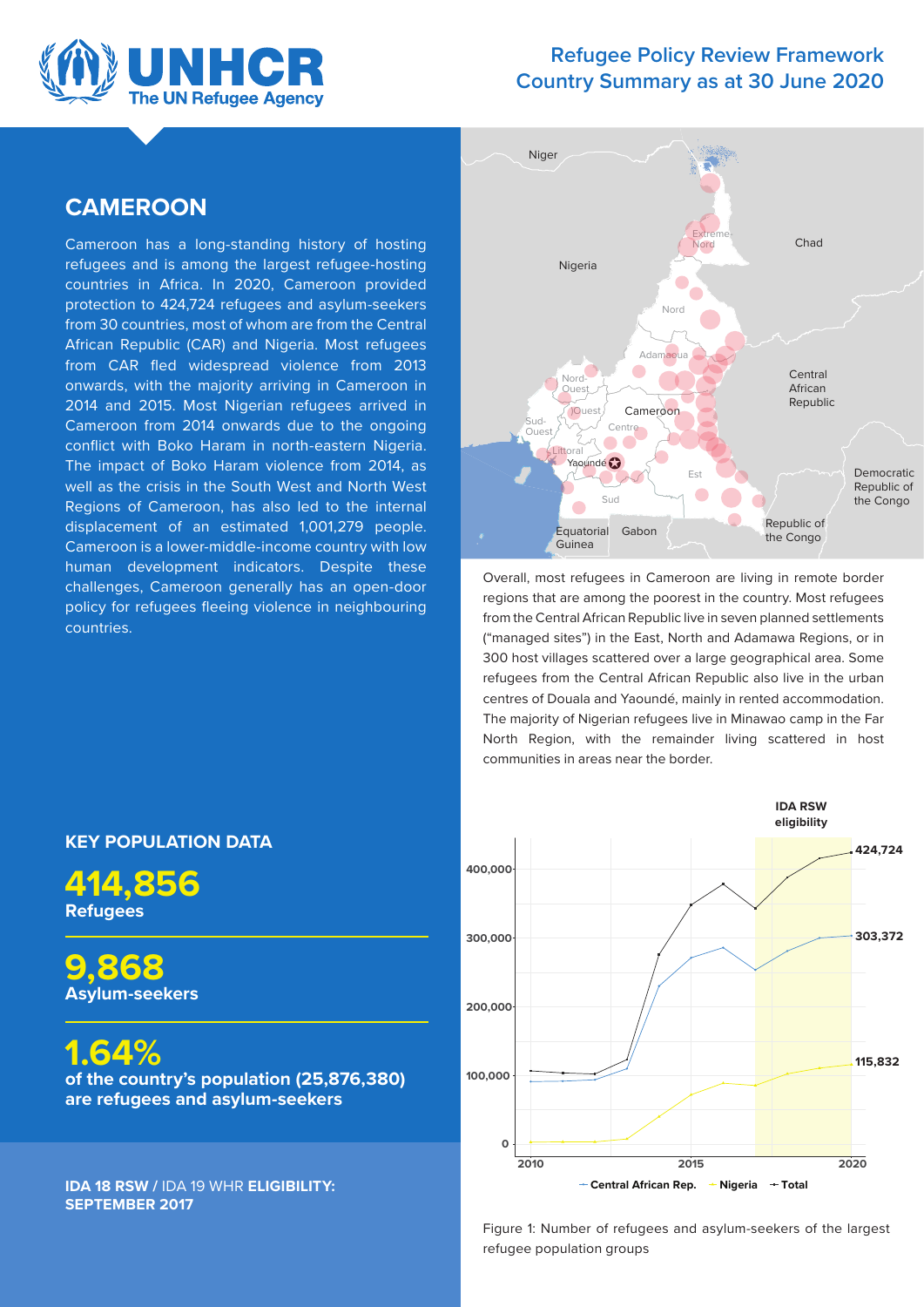# **OVERVIEW OF REFUGEE POLICY ENVIRONMENT (JULY 2017– JUNE 2020)**

Cameroon has a long history of providing asylum to refugees. From 2017 to 2020, the Government of Cameroon took several key policy measures at the national level to increase the socioeconomic development and protection space for refugees:

- **•** [Law No 2018/010](https://www.prc.cm/en/multimedia/documents/6582-law-n-2018-010-of-11-july-2018-governing-vocational-training-in-cameroon) was adopted in 2018, enabling the **certification of education and skills of foreigners**, thereby making it easier to verify diplomas and certificates obtained abroad and giving refugees the same right as nationals to access vocational training.
- **•** [Law No 2019/024](https://www.prc.cm/en/news/the-acts/laws/4049-law-no-2019-024-of-24-december-2019-bill-to-institute-the-general-code-of-regional-and-local-authorities) was enacted in 2019 to empower local authorities including in refugee-hosting areas – to administer their own budgets and resources, which could also come to benefit refugees in the sectors of **education and health.**
- **•** Refugees were included in the Government's **[COVID-19 preparedness and response plan](https://reliefweb.int/report/cameroon/iom-cameroon-strategic-preparedness-and-response-plan-covid-19-may-december-2020)**, especially with respect to education and health, and the Government has continued to cover 30 per cent of **refugees' health-care fees** since the onset of the COVID-19 pandemic in 2020.
- **•** A [National Action Plan \(2018–2020\) for the 1325 Resolution and Companion Resolutions of the UN](http://www.wilpf-cameroon.org/wp-content/uploads/2018/01/PAN-Resolution-1325-du-CSNU-du-Cameroun.pdf)  [Security Council on Women, Peace and Security](http://www.wilpf-cameroon.org/wp-content/uploads/2018/01/PAN-Resolution-1325-du-CSNU-du-Cameroun.pdf) was adopted to improve measures to **protect women and girls – including refugees – before, during and after conflicts**. Cameroon also developed a [National Strategy for the period 2017–2020 aimed at preventing and responding to](http://www.minproff.cm/wp-content/uploads/2015/05/STRATEGIE-NATIONALE-CONTRE-LES-VBG-2017-2020.pdf) gender-based violence (GBV).
- **•** The National Eligibility and Appeals Commission was sworn in, instituted by Decree No 2011/389 of 2011, in October 2019, representing a step in the progressive and ongoing transfer of **Refugee Status Determination (RSD)** responsibilities from UNHCR to the Government of Cameroon. A **data-sharing protocol** was concluded in March 2019, a prerequisite for the final handover of RSD and registration.
- **• Communal Development Plans for municipalities hosting refugees** were also updated by the Government during the reporting period to reflect the presence and impact of refugees in host communities in line with the IDA18 Refugee Sub-Window (RSW) and the Government's 2018 National Participatory Development Programme (PNDP). These plans form the basis of all development-related interventions in the communities and comprise a community participatory approach whereby refugees are included in community consultations.

At the international level, the Government also signed a [tripartite agreement with UNHCR and the Central](https://www.refworld.org/docid/5d2f244a4.html)  [African Republic in June 2019](https://www.refworld.org/docid/5d2f244a4.html), for the **voluntary repatriation** of refugees living in Cameroon. At the first [Global Refugee Forum \(GRF\) held in Geneva in December 2019](https://www.unhcr.org/global-refugee-forum.html), the Government of Cameroon reiterated its continued commitment in the areas of education, employment and livelihoods, health, Refugee Status Determination (RSD), the issuance of biometric identity cards to refugees, and Government support to facilitate voluntary repatriation.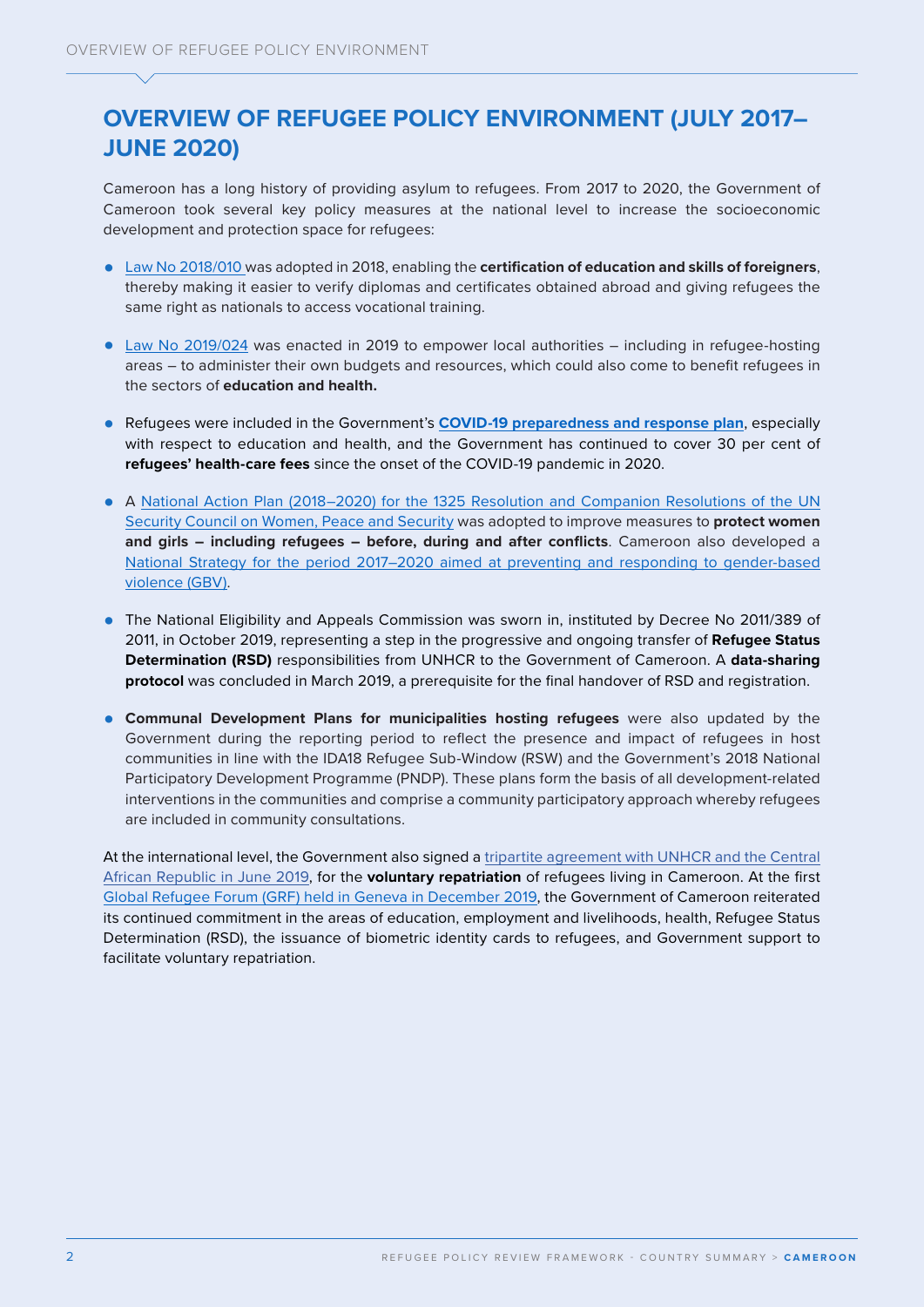# **POLICY DIMENSIONS (AS AT 30 JUNE 2020)**

## **1 Host Communities**

### **1.1 Support for communities in refugee-hosting areas**

National fiscal/budget policies and mechanisms can be applied to provide for timely additional financial transfers from national level to refugee-hosting areas. [Law No 2004/017 of 22 July 2004 on Decentralization](http://cvuc-uccc.com/minat/textes/13.pdf) and [Law No 2019/024 of 24 December 2019 to institute the general code of regional and local authorities](https://www.prc.cm/en/news/the-acts/laws/4049-law-no-2019-024-of-24-december-2019-bill-to-institute-the-general-code-of-regional-and-local-authorities) laid down the overall legal framework for decentralization, defining the competencies of decentralized administrative units – municipalities and regions – as well as funding mechanisms to support their extended competencies. Such competencies cover many key areas, including local economic development and certain services and infrastructure. Within this framework, municipalities have local development plans (Plans communaux de développement – PCDs) that can be adjusted to meet changing needs and allow municipalities to allocate development budget through their investment plans. Many refugee-hosting municipalities have adjusted their PCDs to include refugees' needs (basic services, socioeconomic inclusion opportunities, etc.) and are being used to prioritize activities to be implemented.

However, there are shortcomings in implementing the policies and devolved planning processes due to a lack of financial resources for sub-national government institutions, limited implementation capacities and a slow roll-out of the decentralization process, at both regional and municipal levels.

The allocation of national budget to the regions is not based on indicators that take into account the presence of refugees in a region. According to the government-led Recovery and Peacebuilding Assessment 2018–2022 (RPBA), "the more underdeveloped Northern regions are consistently less favored in terms of public investment per capita. Furthermore, budget allocations are transferred late and are not always aligned with the needs identified in communal development plans. Human resource distribution among communes is highly unbalanced and is not delivered on the basis of need. As a result, development processes are inequitable, and public service delivery is inadequate in these regions."

The Government has finalized a new [National Development Plan \(2020–2030\)](http://onsp.minsante.cm/fr/publication/261/stratégie-nationale-de-développement-2020-2030) which makes commitments to develop the capacity and role of decentralized territorial units as regards local development. The plan also makes some reference to the inclusion of refugees as a target group for social assistance on the grounds of vulnerability. However, it does not establish a specific institutional framework for providing timely additional financing to refugee-hosting areas.

The [2017 National Social Protection Policy](https://www.refworld.org/docid/609e831e4.html) (PNPS in French) establishes the policy objective of social safety nets for all Cameroonians. In pursuit of implementation of this policy, the existing World Bankfinanced [Social Safety Net Project](https://projetfiletsociaux.cm/interne.php?idsmenu=264) (*Projet Filets Sociaux –* 'PFS') — which commenced in 2013 and benefited some 482,000 persons in its initial phase — was expanded in 2018 to target another 414,000 persons under an additional phase ([Social Safety Nets for Crisis Response\)](http://documents1.worldbank.org/curated/en/433291525399293923/pdf/CAMEROON-SOCIAL-SAFETY-PAD-04052018.pdf). The PFS targets the poorest and most vulnerable people in participating areas, now including municipalities with a high rate of influx of refugees. The expansion phase, which was partially funded under the IDA18 Refugee Sub-Window (RSW), specifically aims to provide relief to host communities stretched by the massive influx of refugees, in addition to other populations affected by fragility. This includes: (a) alleviating poverty and vulnerability in host communities; (b) exploring avenues for the integration of refugees into national social protection systems and; (c) building peace in fragile regions. The programmes include cash transfers and labour-intensive public works components.

### **1.2 Social cohesion**

National policies can be applied to identify, prevent and mitigate potential social tension and risks of violence in refugee-hosting areas. These include the [2016 Criminal code,](https://www.prc.cm/fr/multimedia/documents/4722-loi-2016-007-du-12-juillet-2016-portant-code-penal-fr) which applies to all persons present in Cameroon, as well as laws relating to conflict resolution between farmers and pastoralists [\(Decree No 78/263 of 3 July 1978](http://bibliotheque.pssfp.net/livres/RECEUIL_DES_TEXTES_JURIDIQUES_MINATD.pdf)). Moreover, there are laws pertaining to the organization and role of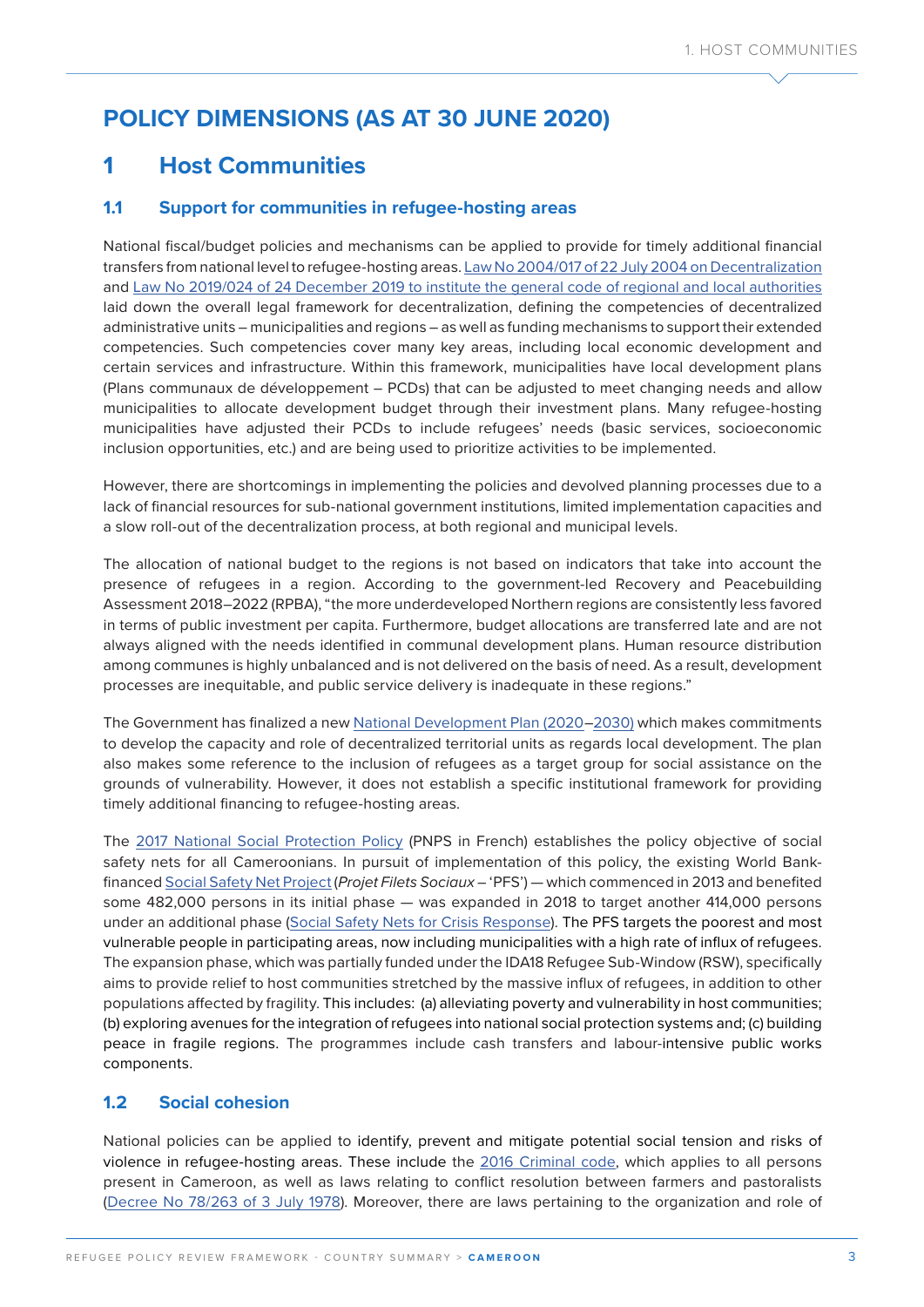traditional chieftaincies, which can conduct "conciliation and mediation" among their constituents (Article 21) and often play a role in conflict prevention and management in the host communities [\(Decree No](https://www.prc.cm/fr/actualites/actes/decrets/4469-decret-n-77-245-du-15-juillet-1977-portant-organisation-des-chefferies-traditionnelles)  [77/245 of 15 July 1977 amended by Decree No 82/241 of 24 June 1982\)](https://www.prc.cm/fr/actualites/actes/decrets/4469-decret-n-77-245-du-15-juillet-1977-portant-organisation-des-chefferies-traditionnelles). Although these laws do not refer directly to refugees, they can be read in conjunction with [Law No 2005/006 of 27 July 2005 on the Status](about:blank)  [of Refugees in Cameroon](about:blank) and consequently applied to them and implemented in refugee-hosting areas.

In practice, there is a high level of interaction between refugees and host communities and a political discourse that has generally been favourable to welcoming refugees, although this has at times been severely tested as conflicts in neighbouring countries have spilt over into Cameroon. Refugees have attained some degree of fragile integration into the host communities and UNHCR estimates that approximately 70 per cent of refugees from the Central African Republic live in host communities and that in some villages, refugees outnumber locals. Socially, the length of displacement and the additional demographic pressure from subsequent refugees' arrivals has triggered some negative reactions from host communities, but nothing on the level of an open conflict. In more rural areas, many refugees share language, cultural and ethnic affinities with their host populations. This facilitates social cohesion, although localized issues do arise relating to land, resource-sharing and cohabitation. However, as a general rule, the pre-emptive involvement of administrative and traditional authorities, as well as support from NGOs in coexistence activities, tend to ensure that disagreements are managed in a peaceful manner (see for example [Etude sur l'accès des réfugiés à la terre dans les arrondissements de l'Est et de l'Adamaoua](https://www.humanitarianresponse.info/sites/www.humanitarianresponse.info/files/assessments/2020_rapport_final_etude_acces_des_refugies_a_la_terre_est_adamaoua.pdf) [Study on land access for refugees in the East and Adamaoua Districts], July 2020). Some refugees, particularly in urban areas, complain of discrimination in employment, negative language towards refugees and occasional harassment by law enforcement officials. Over the years, projects and programmes developed by the Government and other actors have increasingly been taking into account and benefiting both refugees and host communities, thus contributing to enhancing peaceful coexistence.

In rural areas, conflict resolution mechanisms involving both refugees and host community members have been put in place by local authorities to manage issues arising between the communities. Joint protection committees have been developed by local authorities and UNHCR in the Far North region to foster dialogue and peaceful coexistence between refugee and host communities. In eastern Cameroon, village development committees set up by the local authorities to work on local development plans (PCDs) have integrated refugees into participatory planning processes as part of the National Participatory Development Programme (PNDP in French) (See [Community Development Program Support Project Response to Forced](http://documents1.worldbank.org/curated/en/182641525399305603/pdf/CAMEROON-FORCED-DISPLACEMENT-PAD-03302018.pdf)  [Displacement,](http://documents1.worldbank.org/curated/en/182641525399305603/pdf/CAMEROON-FORCED-DISPLACEMENT-PAD-03302018.pdf) page 20). Furthermore, refugee self-management committees have been set up in villages hosting refugees, in addition to the village development committees, to facilitate interaction with the local authorities. Joint committees that include refugee and host population representatives therefore play a major role in maintaining peace and cohesion.

National policies do formally protect refugees from discrimination. The 1996 Constitution affirms the equality of all persons before the law. Article 9 of the [2005 Refugee Law](https://www.refworld.org/pdfid/44eb242e4.pdf) provides that "all provisions in Chapters II, III, IV and V" of the 1951 Geneva Convention apply to refugees, including non-discrimination. In practice, discrimination may occur in some situations, for instance in relation to gender, nationality, ethnicity and diverse sexual orientation and gender identities.

#### **1.3 Environmental management**

National policies exist that can be applied to mitigate the environmental impact of areas hosting refugees. These include [Law No 94/01 of 20 January 1994](https://minepded.gov.cm/wp-content/uploads/2020/01/LAW-NO.9401-OF-20-JANUARY-1994-TO-LAY-DOWN-FORESTRY-WILDLIFE-AND-FISHERIES-REGULATION.pdf) relating to wildlife, forestry and fishing and [Law No 96/12](https://minepded.gov.cm/wp-content/uploads/2020/01/LAW-NO.-9612-OF-05-AUGUST-1996-RELATING-TO-ENVIRONMENTAL-MANAGEMENT.pdf)  [of 5 August 1996](https://minepded.gov.cm/wp-content/uploads/2020/01/LAW-NO.-9612-OF-05-AUGUST-1996-RELATING-TO-ENVIRONMENTAL-MANAGEMENT.pdf) relating to environmental management. Other laws and policies include [Law No 98/005](http://extwprlegs1.fao.org/docs/pdf/cmr33974.pdf)  [of 14 April 1998](http://extwprlegs1.fao.org/docs/pdf/cmr33974.pdf) on water management, Decree [No 2012/2809/PM of 26 September 2012](https://minepded.gov.cm/wp-content/uploads/2020/01/DÉCRET-N°20122809PM-DU-26-SEPTEMBRE-2012-FIXANT-LES-CONDITIONS-DE-TRI-DE-COLLECTE-DE-TRANSPORT-DE-RÉCUPÉRATION-DE-RECYCLAGE-DE-TRAITEMENT-ET-D’ÉLIMINATION-FINALE-DES-DÉCHET.pdf) on waste management and the [National Policy on Liquid Sanitation](https://www.pseau.org/outils/ouvrages/minee_strategie_nationale_d_assainissement_liquide_2011.pdf). While these laws do not refer directly to refugees and/or host communities, they can be read in conjunction with the [2005 Refugee Law](https://www.refworld.org/pdfid/44eb242e4.pdf) and be applied in refugee-hosting areas to the benefit of both communities.

In practice, there are implementation challenges for all of the above-mentioned policies. The four different ministries overseeing environmental policy face challenges including insufficient material, financial and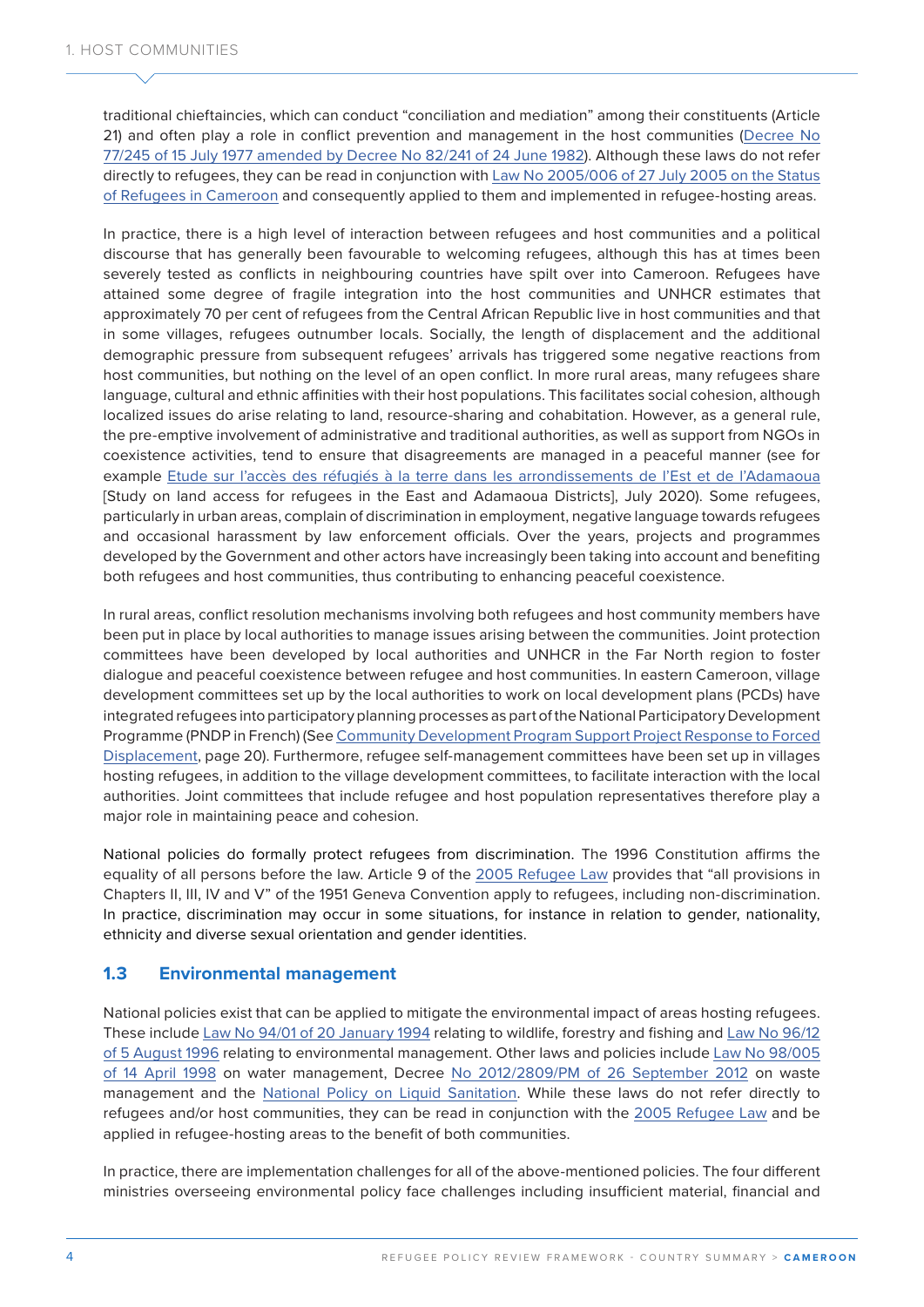human resources. For instance, the percentage of the population that has access to drinking water sources is still relatively low in some regions of Cameroon, including in refugee-hosting areas, with the percentage of households consuming water from an improved source standing between 61 and 76 per cent in the East, Adamawa and Far North regions. Rural communities have much less access than urban centres (Enquête, Institut National de la Statistique, 2018). As for energy, the use of wood fuel by refugee and host communities also poses significant environmental protection challenges.

### **1.4 Preparedness for refugee inflows**

While the Ministry of External Relations (MINREX) traditionally establishes national policy for refugees, this does not extend to preparedness. Cameroon's [National Contingency Plan](http://extwprlegs1.fao.org/docs/pdf/cmr147301.pdf) (2011), developed by the Civil Protection Directorate (DPC), provides elements for a national preparedness framework and makes mention of refugee inflows. However, the plan does not foresee institutional mechanisms to respond to increased or new refugee inflows in ways that minimize short-and medium-term socioeconomic impacts. The plan also needs to be decentralized in order for preparedness and response capacities to be further developed at local level.

Nonetheless, in practice, specific contingency plans have been developed in collaboration with regional authorities and humanitarian organizations in refugee-hosting areas (for example in the East region for refugees from Central African Republic or in the Far North Region in 2019). Whilst involving relevant ministries and regional authorities, such contingency plans are mainly led by international actors and are not fully integrated into national institutional structures.

## **2 Regulatory Environment and Governance**

### **2.1 Normative framework**

Cameroon has been a State Party to the [1951 Convention](https://www.refworld.org/cgi-bin/texis/vtx/rwmain?page=search&docid=3be01b964&skip=0&query=refugee%20convention%201951) Relating to the Status of Refugees since 1961. It is also a State Party to the [1967 Protocol](https://www.refworld.org/docid/3ae6b3ae4.html) relating to the Status of Refugees, the [1969 OAU Convention](https://www.refworld.org/cgi-bin/texis/vtx/rwmain?page=search&docid=3ae6b36018&skip=0&query=Convention%20Governing%20Specific%20Aspects%20of%20Refugee%20Problems%20in%20Africa%20,%201969) Governing Specific Aspects of Refugee Problems in Africa and other relevant [international and regional](https://unhcr365.sharepoint.com/:x:/r/teams/drs-park/_layouts/15/doc2.aspx?sourcedoc=%7B0F3F8AA7-5181-43B1-9C81-05D501F1D3A1%7D&file=Sources_Country_Summaries.xlsb.xlsx&action=default&mobileredirect=true&wdLOR=c1C330AF9-998D-C14A-9AEF-ED57CC065833&cid=d65e2d68-e6f9-4c7e-be80-7ed6fb8eafdd)  [instruments.](https://unhcr365.sharepoint.com/:x:/r/teams/drs-park/_layouts/15/doc2.aspx?sourcedoc=%7B0F3F8AA7-5181-43B1-9C81-05D501F1D3A1%7D&file=Sources_Country_Summaries.xlsb.xlsx&action=default&mobileredirect=true&wdLOR=c1C330AF9-998D-C14A-9AEF-ED57CC065833&cid=d65e2d68-e6f9-4c7e-be80-7ed6fb8eafdd) Cameroon also endorsed the Global Compact on Refugees. These instruments are implemented through, and incorporated into, national law through [Law No 2005/006 of 27 July 2005](https://www.refworld.org/cgi-bin/texis/vtx/rwmain?docid=44eb242e4) on the Status of Refugees and Implementing [Decree No 2011/389 dated 28 November 2011](https://www.refworld.org/docid/4f0efbfb2.html). This national law provides a progressive legal framework and expressly refers to the application of the fundamental rights and dispositions set out in the 1951 and the 1969 OAU Convention.

From a formal point of view, the normative framework is consistent with international standards. Indeed, in some respects it exceeds Cameroon's international commitments, with all rights being accorded within the limits of those enjoyed by nationals, rather than the standard of "most favourable treatment accorded to nationals of a foreign country under the same circumstances" which is attached to certain rights in the 1951 Convention. Moreover, Cameroon has long prided itself on welcoming refugees and has positively engaged in several areas such as education and health services, taking measures to contribute to nondiscriminatory access within the limits of its capacity. The main challenges involve the implementation of policies.

UNHCR observes gaps in the awareness of applicable refugee policies and procedures among refugees and authorities, including immigration and law enforcement officials, the judiciary, and labour-related authorities. Many refugees also highlight a lack of knowledge on the part of employers regarding their right to work.

[Law No 2005/006 of 27 July 2005](https://www.refworld.org/cgi-bin/texis/vtx/rwmain?docid=44eb242e4) on the Status of Refugees and Implementing [Decree No 2011/389](https://www.refworld.org/docid/4f0efbfb2.html)  [dated 28 November 2011](https://www.refworld.org/docid/4f0efbfb2.html) set out the framework for recognition of refugee status. Article 16 of this 2005 Refugee Law provides for the establishment of a refugee status management body. The supervisory ministry for the refugee status management body is the Ministry of External Relations (MINREX). At the express request of the Government of Cameroon, UNHCR has been implementing registration and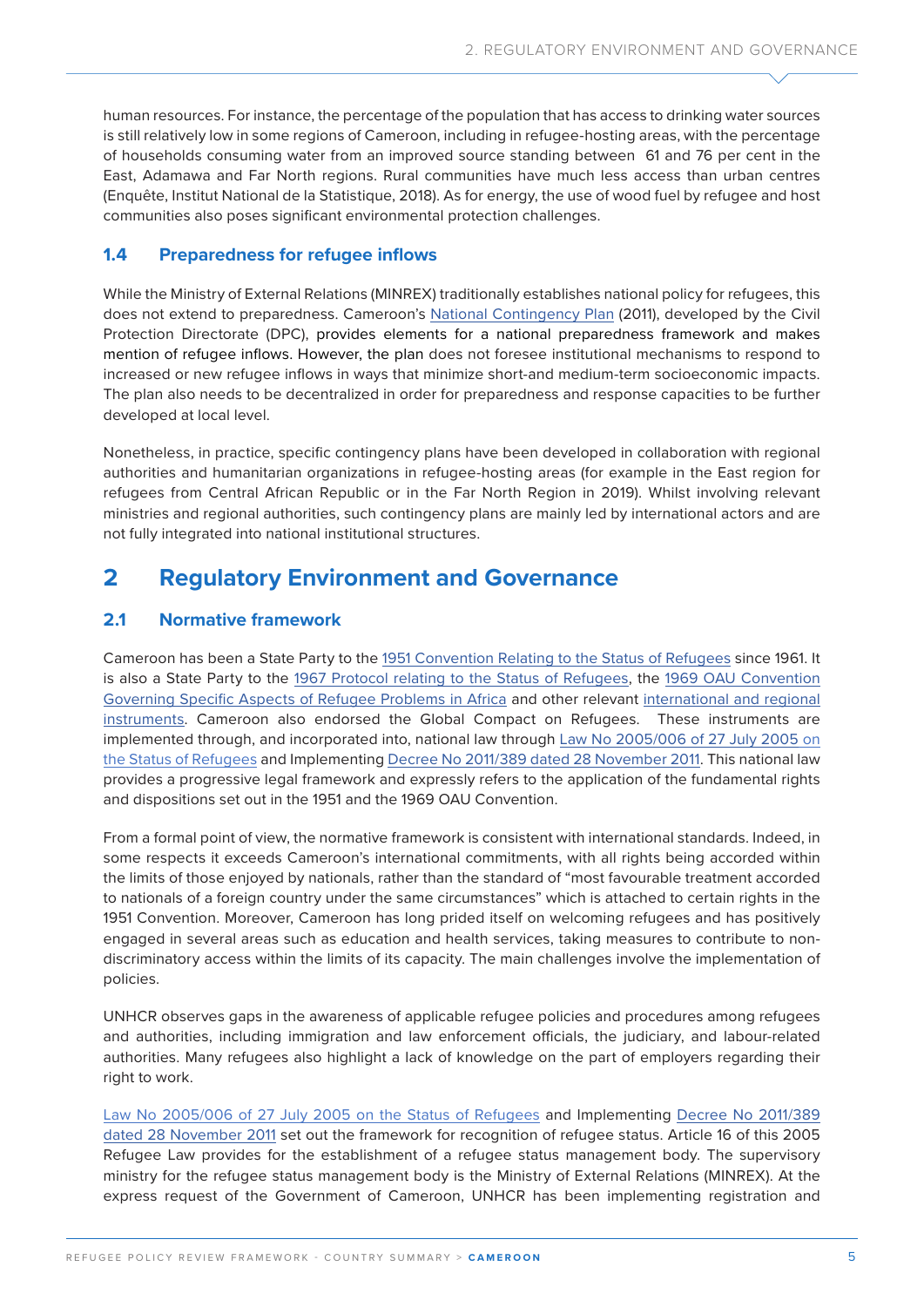Refugee Status Determination (RSD) since 1982. In the urban centres of Douala and Yaoundé, there are individual RSD procedures. In other regions hosting larger numbers of refugees (Far North, North, Adamawa and East Regions), Central African and Nigerian refugees are recognized on a prima facie basis. The procedures applied, including those of the appeal process, are in line with international and regional standards.

On 1August 2016, the Government of Cameroon and UNHCR signed a Memorandum of Understanding on the Transfer of Refugee Status Determination Responsibilities and Other Related Activities to the Government of Cameroon, by which UNHCR undertook to support the process of transferring RSD to the Cameroonian authorities. The Technical Secretariat of the Refugee Status Management Body (STOGSR in French) was thus set up in 2016 in Yaoundé, with a view to conducting RSD. UNHCR and the Government of Cameroon also concluded a data-sharing protocol in March 2019, setting up a framework for data protection and sharing. The National Eligibility and Appeal Commissions, responsible for making the definitive status determination and hearing appeals, were sworn in at the end of October 2019. However, as at 30 June 2020, these commissions were not operational, pending the identification of adequate resources and due to the significant turn-over amongst members appointed to the eligibility commissions.

In light of this, a "hybrid" system of RSD is currently being implemented whereby Government staff undertake interviews and produce RSD recommendations in respect of asylum-seekers living in Yaoundé, which are then reviewed by UNHCR. As such, UNHCR still therefore formally determines refugee status pending operationalization of the Eligibility and Appeals Commissions. Additional challenges include the fact that the Technical Secretariat (STOGSR) only covers Yaoundé at present, although there are plans to extend this first to Douala and eventually to regional refugee-hosting areas in which UNHCR is still registering and determining status alone at present. STOGSR is also currently reliant on UNHCR funding, limiting its capacity to fully assume responsibilities according to relevant legislation and to expand geographical coverage beyond the capital.

### **2.2 Security of legal status**

[Law No 2005/006 of 27 July 2005](https://www.refworld.org/cgi-bin/texis/vtx/rwmain?docid=44eb242e4) affords asylum-seekers the right to stay in the country for the duration of the Refugee Status Determination (RSD) procedure. There are no policy limitations such as time limits or renewal/extension requirements. Similarly, once refugee status is granted, whether through prima facie or individual RSD procedures, no such policy limitations exist. There are occasional reports of asylumseekers and refugees having been arrested for illegal immigration by law enforcement officials because their identification cards and other relevant documents had expired. This is mainly due to a lack of awareness of refugees' rights on the part of some law enforcement officials and such cases are usually resolved quickly.

Article 7 of [Law No 2005/006 of 27 July 2005](https://www.refworld.org/cgi-bin/texis/vtx/rwmain?docid=44eb242e4) also provides for the principle of non-refoulement in line with international standards. There has been increasingly open engagement with the Cameroonian authorities to raise awareness of their international obligation with regard to non-refoulement. From early 2019 to 30 June 2020, there were no known cases of refoulement. Moreover, there were no known cases of unlawful termination of refugee status by way of cancellation, revocation or cessation and no cases of recognized refugees being expelled on the grounds of national security or public order. Cameroon has continued to welcome persons seeking asylum during the COVID pandemic. The borders were closed on 18 March 2020 limiting access to the territory. They were reopened on 1 August 2020.

#### **2.3 Institutional framework for refugee management and coordination**

The institutional framework for refugee management is set out in [Law No 2005/006 of 27 July 2005](https://www.refworld.org/cgi-bin/texis/vtx/rwmain?docid=44eb242e4) and its Implementing [Decree No 2011/389 dated 28 November 2011,](https://www.refworld.org/docid/4f0efbfb2.html) which provide for the establishment of the Eligibility and Appeals Commissions and the technical secretariat of the refugee status management body under the auspices of the Ministry of External Relations (MINREX). The 2005 refugee law and 2011 Implementing Decree speak specifically of Refugee Status Determination, but remain silent on other institutions' responsibilities and on broader refugee management coordination responsibilities. Formally,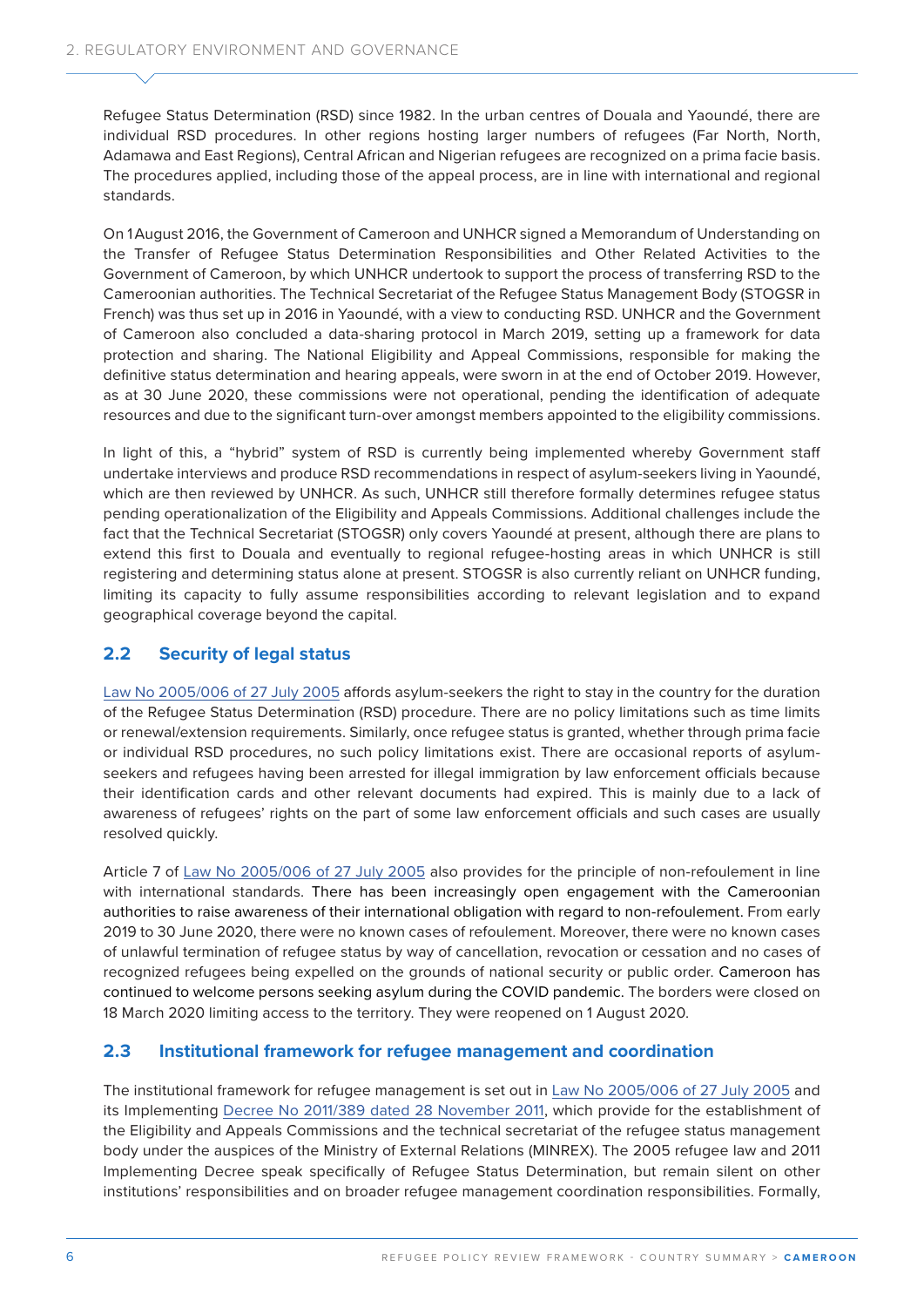therefore, MINREX has established a national policy for refugees and status issues in particular, but this mandate does not extend to the day-to-day management and coordination of assistance or socioeconomic concerns, which are spread across different sectoral ministries and other national institutions.

Through administrative [Order No 269 of 13 March 2014,](https://www.prc.cm/fr/multimedia/documents/1610-arrete-n-269-du-13-mars-2014-creation-comite-gestion-refugies) the Government established an ad hoc interministerial committee at central level, under the leadership of the Ministry of Territorial Administration (MINAT), to coordinate assistance to address large inflows of refugees from the Central African Republic and Nigeria. This committee has been mirrored to a certain degree at regional level in the main refugeehosting areas and chaired by Governors. Line Ministries, such as those responsible for education, water, health, agriculture and social affairs, participate in these committees but at times play a limited role in the delivery of assistance due to challenges in terms of capacity. At central level, the ad hoc interministerial committee has been dormant for the last three years, particularly in light of the reduction of inflows of refugees from the Central African Republic.

To fill these gaps, UNHCR has completed agreements with certain key ministries outlining commitments and responsibilities, as with the Ministry of Health in 2016.

In managed refugee camps and settlements, refugee community governance structures have been established with UNHCR assistance, aiming at, inter alia, obtaining refugee input and feedback on decisions affecting them. In the camps, these include Refugee Central Committees, block leaders, elders, peace/conflict resolution committees, community safety groups (*comités de vigilance*), associations for parents and teachers, women and young people, and persons with disabilities, as well as committees on shelter and food. In Yaoundé and Douala community governance is structured around Community Leaders and a system of refugee incentive workers called *relais communautaires*.

These committees are functional and meet with UNHCR, relevant government officials and other national and international partners on a regular basis. They are elected by refugees themselves under the technical supervision of UNHCR and local authorities. Their composition and management take age, gender, diversity considerations into account, although this is not always meaningfully applied. The level of functionality of the other structures may vary from group to group or area to area. In addition, for refugees living outside camps and managed settlements in rural locations, refugee self-management committees have been set up in villages hosting refugees to facilitate interaction with the local authorities.

Refugees have so far not been included in the national population census in Cameroon. The last general census of the population was conducted in 2005. Since 2018, the [Central Bureau for Census and Population](http://www.bucrep.cm/index.php/fr/)  [Studies](http://www.bucrep.cm/index.php/fr/) (BUCREP) has been planning to conduct another general census of the population and has included the legal status of persons in its data collection tool, including refugees. The general census has not yet taken place. Once complete, it is expected that the results will assist policymakers and development actors in integrating demographic aspects pertaining to the refugee population into Government policies.

Steps have been taken to include refugees in administrative data collection systems. Data on refugees in Cameroon is taken into consideration in national health programmes addressing malaria, tuberculosis, HIV/AIDS and immunization. Refugees are also included in nutritional surveys organized by the Ministry of Public Health. Regarding education, the development of an education management information system (EMIS) is mentioned in the [Strategy of the Education and Training Sector](https://www.globalpartnership.org/sites/default/files/2015_02_cameroon_education_sector_plan.pdf) (2013–2020), but has not yet been implemented. However, since 2018, discussions have been initiated with the Ministry of Education to consider collecting education data relating to refugee children and young people through the up-coming EMIS. A first step was taken with the inclusion of information on refugee children and young people in the national school mapping in 2018.

Village development committees set up by local authorities to develop local development plans (PCDs) have integrated refugees into participatory planning processes as part of the World Bank-financed [Community Development Support Project to Forced Displacement,](http://documents1.worldbank.org/curated/en/182641525399305603/pdf/CAMEROON-FORCED-DISPLACEMENT-PAD-03302018.pdf) implemented by the PNDP, in the Eastern and Far North regions of Cameroon. PCDs are the basis of development planning at local level and the source of projects undertaken by the Government, municipalities and development partners in a municipality.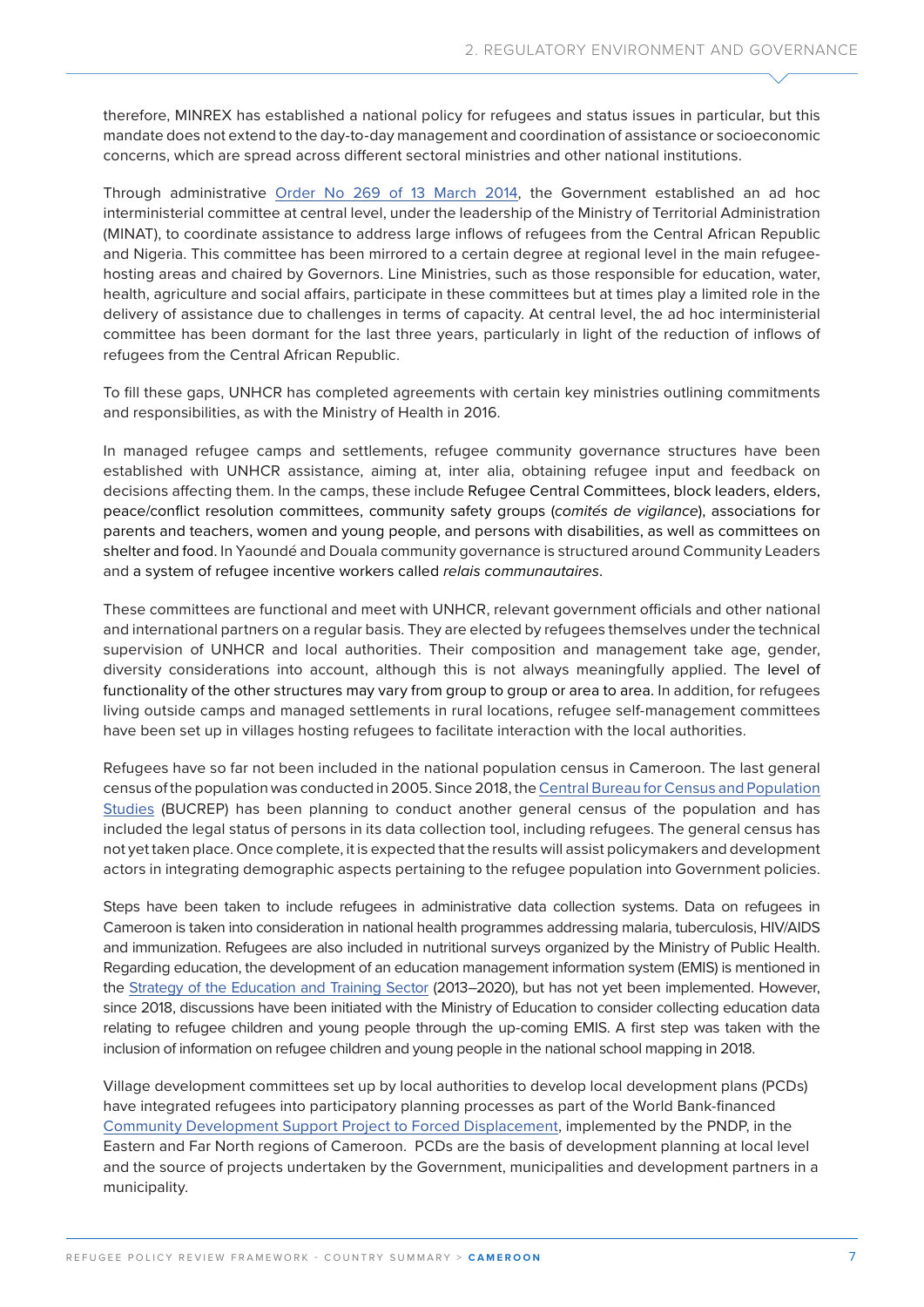### **2.4 Access to civil registration and documentation**

Article 9 of [Law No 2005/006 of 27 July 2005](https://www.refworld.org/cgi-bin/texis/vtx/rwmain?docid=44eb242e4) provides that all recognized refugees should be issued with an identity document and a travel document for the purpose of travel abroad. Article 8(3) stipulates that asylum-seekers shall be provided with an attestation. [Decree No 2016/373 of 4 August 2016](https://www.prc.cm/fr/actualites/actes/decrets/1879-decret-n-2016-373-du-04-aout-2016-modifiant-et-completant-certaines-dispositions-du-decret-n-2007-255-du-04-septembre-2007-fixant-les-modalites-d-application-de-la-loi-n-97-012-du-10-janvier-1997-relative-aux-conditions-d-entree-de-sejour-et-de-sortie-des) and [Decree](https://www.prc.cm/fr/multimedia/documents/4763-decret-n-2016-374-du-4-08-2016-organisation-et-fonction-cnpti)  [No 2016/374 of 4 August 2016](https://www.prc.cm/fr/multimedia/documents/4763-decret-n-2016-374-du-4-08-2016-organisation-et-fonction-cnpti) provide for a system to produce biometric identity cards for nationals and foreigners, including refugees. The adoption of these decree setting out the modalities for the issuance of biometric identity cards to refugees has been a significant step forward in terms of policy. They define the operating procedures of the National Centre for the Production of Identity Documents (CNPTI), which is responsible for producing national as well as refugee identity cards. The issuance of biometric identity cards for refugees by the government has not yet been implemented. The Ministry of External Relations also issues refugees with Convention Travel Documents (CTDs) to facilitate international travel.

Currently, UNHCR continues to issue identification cards to refugees following biometric verification of each individual, pending the effective implementation of the legal provisions and regulations. All refugees are provided with appropriate documentation. Identification cards issued by UNHCR are not co-signed by the Government of Cameroon but are officially recognized as a form of identification as per Article 40 of [Decree No 2007/255 of 4 September 2007.](https://www.ilo.org/dyn/natlex/docs/ELECTRONIC/83979/118121/F865098694/CMR-83979.pdf)

There are however some challenges in practice. A recurrent difficulty raised by some refugees, especially in rural areas, is that the card is not systematically given due weight by all police officers and that their freedom of movement can at times be de facto partially limited, with increased risks of arbitrary detention and consequences on their ability to go about regular livelihoods. In addition, some refugees, especially in urban areas, report that certain employers refuse on occasion to accept the refugee card as evidence of refugees' right to work despite the provisions in the 2005 law. Some refugees have also reported facing issues with financial institutions or service providers. Law enforcement agencies and relevant ministries collaborate with UNHCR to undertake regular training and advocacy regarding refugee documentation to enhance recognition of the UNHCR-issued card.

Civil status documentation is covered in the 2005 refugee law as well as in the relevant provisions of [Order No 81/002 of 29 June 1981](https://www.refworld.org/cgi-bin/texis/vtx/rwmain?docid=54c224634) on civil status. The [National Office for Civil Status Documentation](http://www.bunec.cm/)  [\(BUNEC\)](http://www.bunec.cm/), set up in 2011, is responsible for coordinating and modernizing the system. At the 2019 [High-](https://www.unhcr.org/ibelong/results-of-the-high-level-segment-on-statelessness/)[Level Segment on Statelessness,](https://www.unhcr.org/ibelong/results-of-the-high-level-segment-on-statelessness/) Cameroon also committed to regularizing the situation of all persons without a birth certificate living in the country.

Local authorities issue civil status documents to refugees without discrimination, including birth, death and marriage certificates. However, for refugees and for nationals, there are several issues that hamper effective access to these documents. According to the [2014 Multiple Indicator Cluster Survey \(MICS5\),](http://onsp.minsante.cm/fr/publication/256/mics5-rapport-de-résultats-clés) the national birth registration rate for Cameroonian children under 5 years of age is 66 per cent with wide regional disparities, particularly in the Far North Region (42 per cent), the North Region (60 per cent) and in the East Region (58 per cent). While similar figures are not available for the refugee population, information from UNHCR monitoring also indicates that some refugee children are not registered at birth, especially in rural areas. Obstacles to birth registration include the remoteness of some populations from the civil registration centres, a lack of awareness about documentation, as well as capacity and resource constraints that can limit access to the relevant services. In addition, for births declared after the legal deadline of 6 months, parents are required to get a court order (*jugement supplétif*) to have the child registered. The costs associated with this procedure are an obstacle to late birth registration.

Finally, on the specific issue of birth certificates for refugee children born outside Cameroon but who were either never registered in their home country or lost their documents during flight, the Technical Secretariat of the Refugee Status Management Body (STOGSR) produces "attestations in lieu of birth certificates" that are widely recognized by administrations and schools, thus facilitating refugee children's access to services.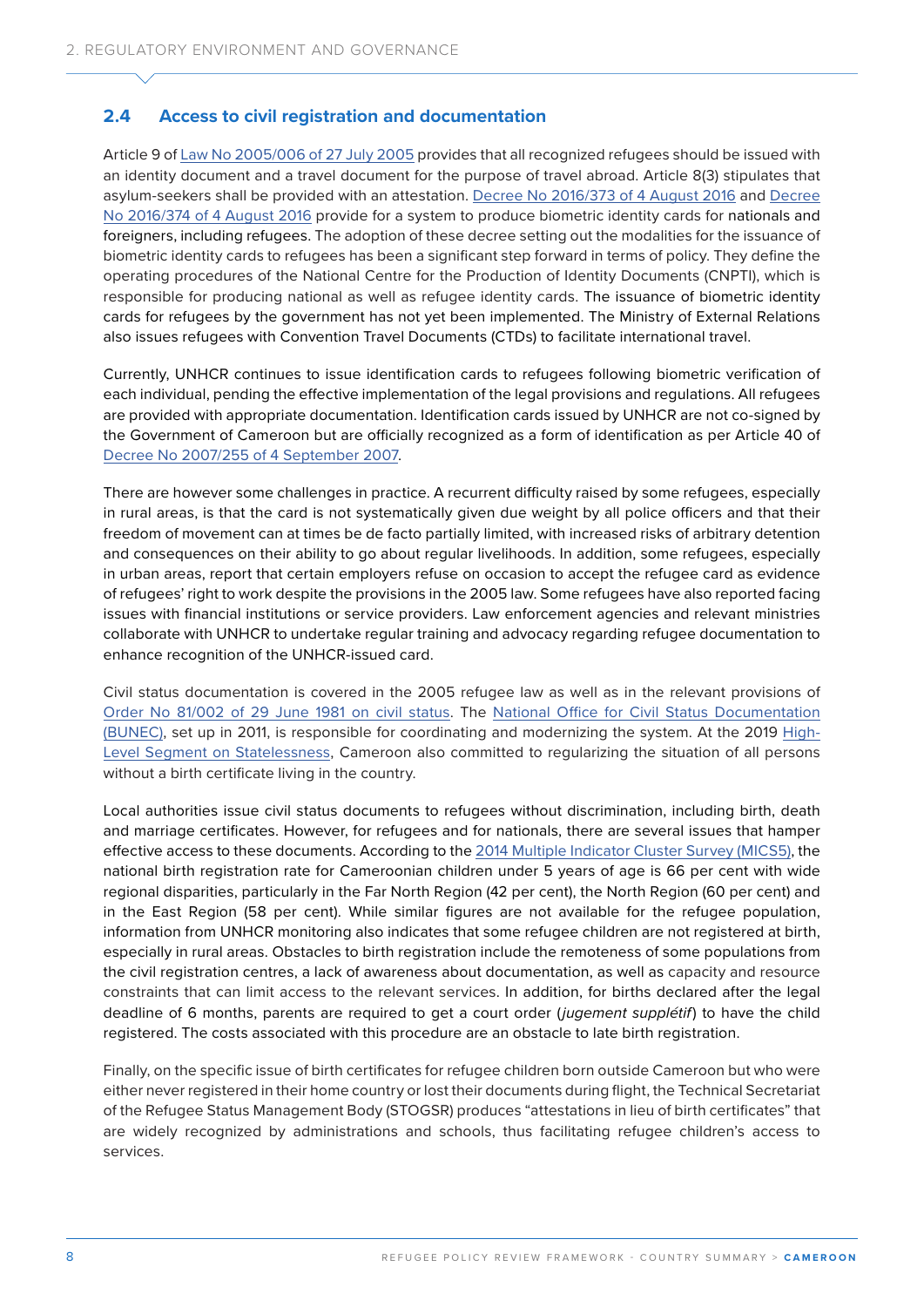### **2.5 Justice and Security**

No specific study was identified comparing the security perceptions of refugees and their host communities. Generally speaking, participatory assessments and monitoring conducted by UNHCR indicate that the security situation varies between different refugee-hosting regions. For example, in the East, Adamawa and North regions, refugees and host communities enjoy a relatively peaceful and safe environment, despite some criminality in border areas. In the Far North Region, the situation is more fluid, with the existence of security threats due to the conflict with Boko Haram that affect both communities, particularly in areas along the border with Nigeria.

[Law No 2005/006 of 27 July 2005](https://www.refworld.org/cgi-bin/texis/vtx/rwmain?docid=44eb242e4) affords refugees the right of recourse to the courts (*"le droit d'ester en justice*"). In practice, access to justice is limited for both refugees and host communities due to capacity and resource constraints, physical distance to the institutions providing legal aid, formal justice and law enforcement, and so on. Traditional dispute resolution mechanisms are more easily accessible, particularly in regions where refugees share cultural and social affinities with their host communities.

Protection and human security issues are affecting refugees as well as host communities. The situation is challenging, especially for women, who are particularly vulnerable to sexual and gender-based violence. Various policies are in place targeting gender-related issues and preventing and addressing sexual and gender-based violence (SGBV). These include, among other things, the [National Constitution of 18 January](https://www.prc.cm/en/cameroon/constitution)  [1996](https://www.prc.cm/en/cameroon/constitution), the [Civil Code](http://www.mintp.cm/uploads/Textes%20Géneraux/TEXTES%20PORTEE%20GENERALE/CODE%20CIVIL%20CAMEROUNAIS.pdf) and [Law No 2016/007 of 12 July 2016](https://www.prc.cm/fr/multimedia/documents/4722-loi-2016-007-du-12-juillet-2016-portant-code-penal-fr) relating to the [Criminal Code](https://www.prc.cm/fr/multimedia/documents/4722-loi-2016-007-du-12-juillet-2016-portant-code-penal-fr). In addition, Cameroon has a [National SGBV Strategy](http://www.minproff.cm/wp-content/uploads/2015/05/STRATEGIE-NATIONALE-CONTRE-LES-VBG-2017-2020.pdf) for the period 2017–2020, aimed at preventing and responding to SGBV. These policies apply to refugee-hosting areas and do not exclude refugees. Moreover, the Ministry of Women's Empowerment and the Family (MINPROFF), has initiated revision of the national SGBV strategy to explicitly take into consideration SGBV issues relating to the forcibly displaced, including refugees and asylum-seekers.

In practice, there are shortcomings in policy implementation and access to relevant services can be limited at times as a result, inter alia, of capacity and resource constraints, particularly in rural areas. This affects both refugee and host communities. Nonetheless, UNHCR has observed cases of refugee SGBV survivors being referred to and accessing services provided by the Government. In addition, while the law does criminalize SGBV and should in principle not be adjudicated by traditional dispute resolution mechanisms, many refugee and host communities still prefer to use these. These challenges affect refugees and host communities alike.

### **3 Economic Opportunities**

#### **3.1 Freedom of movement**

[Law No 2005/006 of 27 July 2005](https://www.refworld.org/cgi-bin/texis/vtx/rwmain?docid=44eb242e4) allows refugees and asylum-seekers to move freely within Cameroon and choose a place of residence on a par with nationals, without any restriction. Some 64 per cent of the refugee population live outside camps and settlements, mainly in rural host communities but also in the urban centres of Yaoundé and Douala, where there is also a sizeable refugee population.

In practice, refugees and asylum-seekers do avail themselves of these rights, although certain limitations exist. For example, the administrative practice of requiring refugees to obtain a document from UNHCR called an '*à qui de droit*' before they can move outside their administrative division ("*département*") of residence was first instituted by authorities with the arrival of refugees en masse from the Central African Republic, in order to control movements. Although many refugees do move to a different *département*  without this document, doing so can expose them to increased scrutiny from security forces during routine identity checks. Moreover, some refugees, especially in rural areas have reported that, although officially accepted as a means of identification, the UNHCR-issued refugee card is not systematically given due weight by all police officers and gendarmes. Also, there have been reports of law enforcement officials allegedly extorting money from refugees during routine checks on public transport. It should be noted that such issues are not limited to refugees, but can also affect nationals. At times this uncertainty has a limiting effect on the free movement of refugees.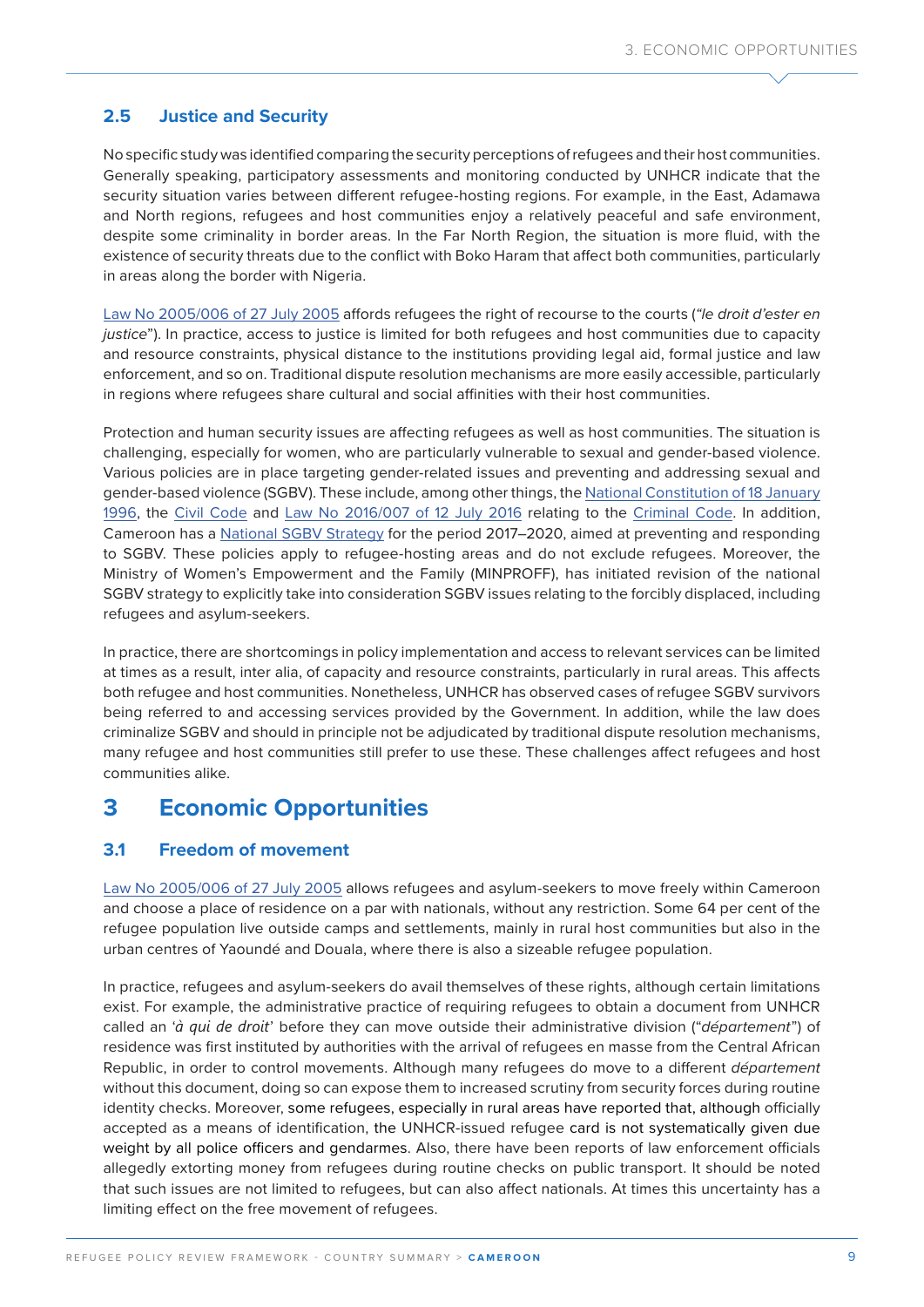### **3.2 Right to work and rights at work**

Articles 9 and 10 (1) of [Law No 2005/006 of 27 July 2005](https://www.refworld.org/cgi-bin/texis/vtx/rwmain?docid=44eb242e4) provide refugees with the right to work on par with nationals, with no restriction. Refugees do not have to obtain a work permit. The applicable laws do not however mention asylum-seekers' rights to work.

During the Global Refugee Forum, Cameroon made a pledge on employment and job opportunities. A tripartite agreement between ILO, UNHCR and the Ministry of Labour was drafted with a view to including refugees as applicants for employment with the National Employment Fund.

As regards employment in the public sector, Article 13 of [Decree No 94/199 of 7 October 1994](https://www.minfopra.gov.cm/recueil/fichiers%20word/DECRET%20N°%2094-199%20DU%2007%20OCTOBRE%201994.pdf) instituting the general statute of the State Civil Service provides that only persons of Cameroonian nationality may be employed as civil servants. While a broad reading of the 2005 refugee law could provide a policy basis for refugee inclusion in this respect, there are no reported cases of refugees working as civil servants in Cameroon.

In practice, relatively few refugees are able to obtain formal employment or set up a formal business. Only around 4.5 per cent of the refugee population is in formal employment, according to statistics from the UNHCR *proGres* registration database. This is due to the limited job opportunities in Cameroon, high unemployment even among the host community and general socioeconomic difficulties in the country. In addition, there have been reports by refugees, especially in urban areas, that some employers have not accepted the UNHCR-issued refugee card as evidence of refugees' right to work, despite the provisions in the 2005 law. This was reportedly due to a lack of awareness or as a pretext to withhold written contracts from some refugee employees. Due to existing challenges in accessing formal employment, a significant number of refugees enter the informal labour and business markets.

[Law No 2005/006 of 27 July 2005](https://www.refworld.org/cgi-bin/texis/vtx/rwmain?docid=44eb242e4) provides refugees with the same worker protections as nationals in line with applicable national laws. This includes [Law No 92/007 of 14 August 1992](https://www.ilo.org/dyn/natlex/docs/WEBTEXT/31629/64868/F92CMR01.htm) instituting the labour code, which provides for worker protections in the private sector, including equal remuneration, nondiscrimination, protection of women workers and prohibition of child labour, and [Order No 17 of 27 May](https://www.ilo.org/dyn/natlex/docs/SERIAL/17964/15795/F1498839332/CMR-17964.pdf)  [1969 on child employment](https://www.ilo.org/dyn/natlex/docs/SERIAL/17964/15795/F1498839332/CMR-17964.pdf), which forbids all employment of children under 14 and outlines the conditions for work between the ages of 14 and 18. The minimum wage policy applies to all workers in Cameroon, in compliance with Article 1 of [Decree No 2014/2217/PM of 24 July 2014](https://www.spm.gov.cm/site/?q=fr/content/décret-n°-20142217pm-du-24-juillet-2014-portant-revalorisation-du-salaire-minimum). In practice, refugees' enjoyment of these rights can at times be limited due to challenges in enforcement capacity in the relevant government agencies as well as inadequate recognition of UNHCR-issued identification documents by certain employers. Some refugees have also reported that employers have taken advantage of their precarious socioeconomic situation to refuse to provide written work contracts.

Although [Law No 2005/006 of 27 July 2005](https://www.refworld.org/cgi-bin/texis/vtx/rwmain?docid=44eb242e4) does not specifically mention the exercise of liberal professions, its wording fully enacts relevant rights from the 1951 Convention, which therefore includes Article 19 on the exercise of liberal professions. As such, refugees who hold diplomas recognized by the competent authorities in Cameroon can exercise a liberal profession within the limits of rights accorded to nationals. In practice, however, very few refugees have the relevant professional profile to exercise a liberal profession.

### **3.3 Land, housing and property rights**

The State is the guardian of land in Cameroon. Access to land is governed by [Order No 74-1 of 6 July 1974](https://garoua.eregulations.org/media/ordonnance_fixant_regime_foncier_cameroun.pdf) relating to land and state land tenure, Law No 80-21 of 14 July 1980 and Decrees [No 76-166 of 27 April](https://yaounde.eregulations.org/media/Décret%2076-166%20au%2027%20avril%201976%20fixant%20les%20modalités%20de%20gestion%20du%20domaine%20national.pdf) 1976 and [No 76-167 of 27 April 1976](https://garoua.eregulations.org/media/décret%2076-167%20du%2027%20avril%201976%20-%20gestion%20du%20domaine%20privé%20de%20l%27Etat.pdf). Article 9 of the 2005 Refugee Law provides for refugees to enjoy the "right to property" within the limits of the rights accorded to nationals. In law, refugees therefore enjoy treatment more favourable than that generally accorded to other foreigners and can be assimilated to nationals in respect of such rights through the operation of the refugee law. In practice, however, refugees can be subject to the laws and procedures usually reserved for other categories of foreigners for the purchase or lease of land, due to a lack of awareness of the relevant provisions of the 2005 Refugee Law.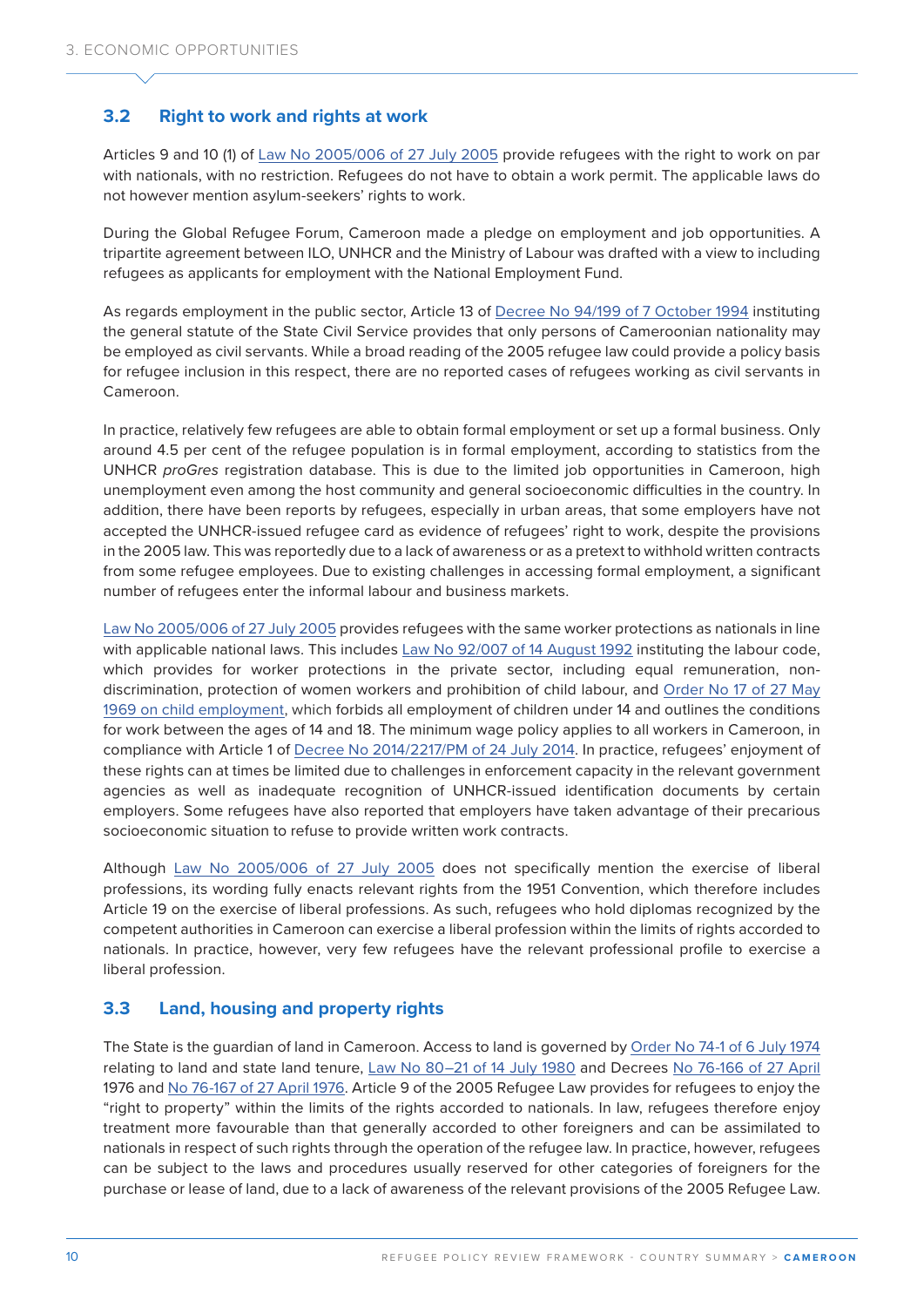It should be noted that due to the socioeconomic situation of many refugees, few are in a position to purchase land. In terms of access to agricultural land, negotiations routinely take place with host community leaders for the use of farming land for periods of 3 years. These agreements are usually facilitated by traditional leaders, outside the administrative framework.

Law [2009/010 of 10 July 2009](http://mail.minhdu.cm/documents/decret_2009_1727_pm_du_04_09_2009.pdf) relating to the rental and purchase of property does not contain restrictions on the status of persons who can rent or buy immoveable property. As such, read in conjunction with the 2005 Refugee Law, refugees formally have the right to purchase, lease or use housing and immoveable property in Cameroon on a par with nationals. In practice, refugees in urban centres lease or use housing based on formal or informal arrangements. Few are in an economic position to purchase immoveable property.

The 2005 Refugee Law provides refugees with "the right to housing within the limits of rights accorded to nationals." According to [Decree No 2012/384 of 14 September 2012](http://extwprlegs1.fao.org/docs/pdf/cnr141895.pdf), the Ministry of Housing and Urban Development is responsible for social housing in Cameroon. The Ministry created an [ad hoc commission](http://www.minhdu.gov.cm/index.php?option=com_docman&task=doc_download&gid=45&Itemid=200007&lang=fr) in charge of attributing social housing within the framework of the [Government's National Programme](http://www.minhdu.gov.cm/index.php?option=com_content&view=article&id=720%3Anote-de-presentation-du-programme-gouvernemental-de-construction-des-logements-sociaux-et-damenagement-des-parcelles-constructibles&catid=116%3Aprogramme-gouvernemental-10000-logements&Itemid=200038&lang=fr) for the construction of 10,000 social housing units and development of 50,000 plots of land. In April 2018, Cameroon held a workshop with different stakeholders aimed at validating the [national housing policy](http://www.minhdu.gov.cm/index.php?option=com_content&view=article&id=1161%3A2018-03-27-08-08-42&catid=1%3Aactualites&Itemid=200040&lang=fr) strategy in line with social housing programmes. While there is no mention of refugees (or foreigners) as the target populations of such programmes, there is no provision in relevant laws or policies that specifically exclude them.

Despite the Government's priority to do more on social housing and its efforts over the past decade(s), in practice, access to social housing is limited, even for nationals, with insufficient capacity to meet demand. Generally, formal housing production is very low (mostly delivered by State-owned enterprises) and social housing often caters to middle- if not higher income classes. This is due to a mix of factors including a big general housing deficit across income groups, the fact that prices are still not affordable for most people (few Cameroonians can afford to buy the cheapest houses on the market; rental prices have also skyrocketed and often require upfront payment of 10–12 months' rent) and issues associated with governance. Moreover, a [study](https://www.cameroon-tribune.cm/article.html/33715/fr.html/acces-aux-logements-sociaux-la-situation-au-cameroun-passee-en-revue) conducted by the National Institute for Statistics (INS) indicated that only 1 in 8 Cameroonian households can afford the cost of social housing without the Government's assistance. Access to loans in the social housing programme is open to persons with a minimum monthly income of 376,000 FCFA (around USD 680), a sum that is beyond the reach of the vast majority of refugees and host communities. So far, UNHCR is not aware of refugees accessing the public/social housing schemes.

### **3.4 Financial and administrative services**

Cameroon is a member of the Economic and Monetary Community of Central Africa (CEMAC) and its banking sector is governed by regulations of the Banking Commission of Central Africa [\(COBAC](http://www.ecerber.org/documents/TEXT00005.PDF)). Law No [2019/021 of 24 December](https://www.prc.cm/en/multimedia/documents/8029-law-2019-021-of-24-december-2019) 2019 on credit activities in Cameroon also governs access to credit. Although these laws and regulations do not specifically mention refugees, if they are read in conjunction with Law [No 2005/006 of 27 July 2005 on the Status of Refugees](https://www.refworld.org/pdfid/44eb242e4.pdf), they can also apply to them in respect of bank accounts and traditional financial services.

In practice, only a few refugees, mostly those who are urban-dwelling with stable employment, possess bank accounts. Certain banks verify refugee identity cards with UNHCR as a part of their Know Your Customer (KYC) procedures for opening accounts. A pilot programme with the Bank Crédit du Sahel is also being developed to facilitate access to such services more widely. However, most refugees face challenges in accessing bank accounts and financial services such as credit, due to the fact that some financial institutions do not accept the refugee card as a means of identification and the fact that they are unable to satisfy other conditions such as having a work contract, pay slips or minimum deposits. It should be noted that Cameroonians in general also have low rates of access to bank accounts and credit, given the high levels of informal employment (see the 2018 Ministry of Finance Finscope report, cited in [Business](https://www.businessincameroon.com/finance/2809-8400-in-2017-only-10-of-cameroonians-aged-15-and-older-had-bank-accounts-minfi)  [in Cameroon.](https://www.businessincameroon.com/finance/2809-8400-in-2017-only-10-of-cameroonians-aged-15-and-older-had-bank-accounts-minfi))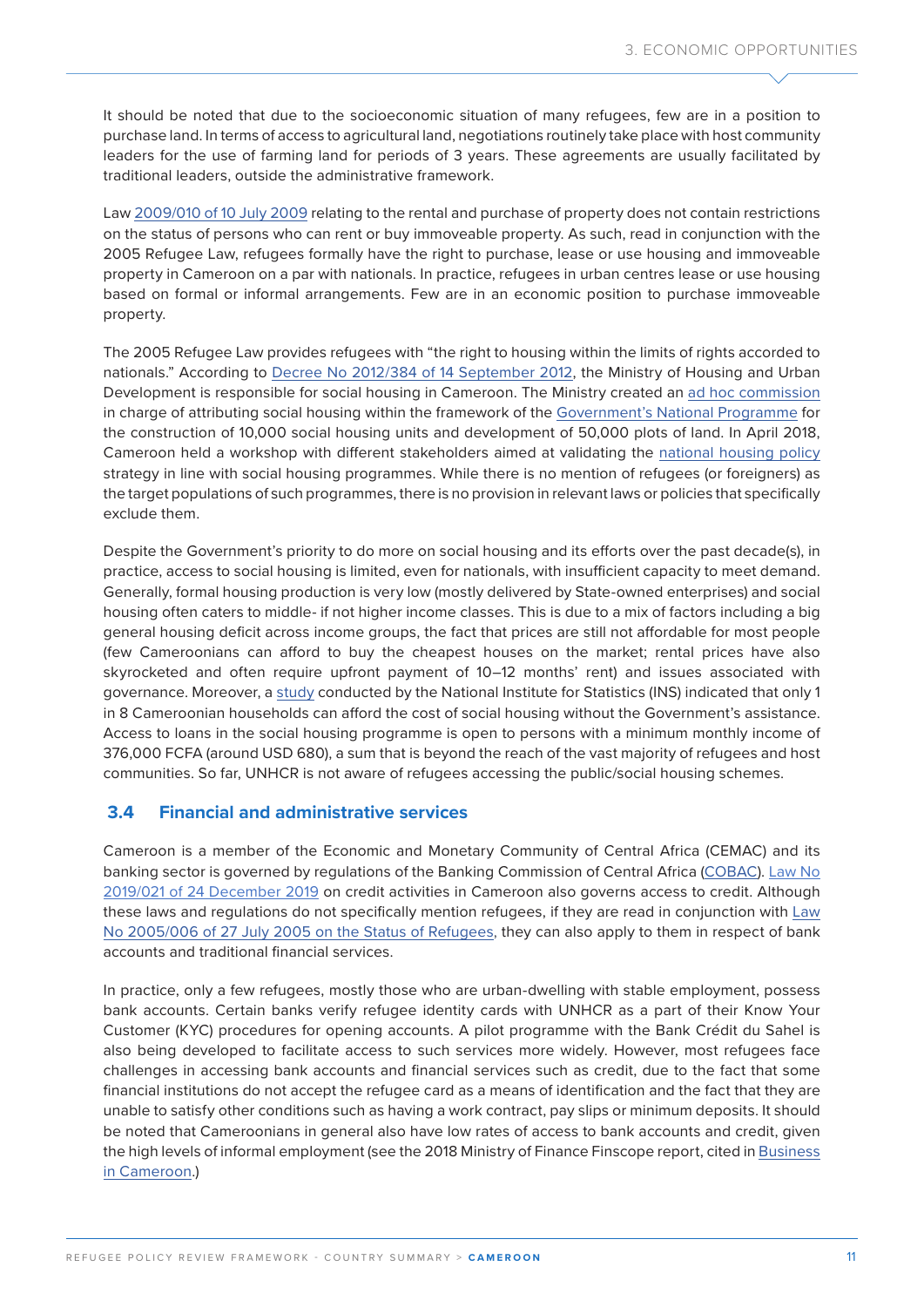SIM card registration is mandated by law in Cameroon. The requirements for SIM registration can be found across a number of different texts, including [Law 2010/013 on electronic communications](http://www.art.cm/sites/default/files/documents/Loi_2010-013_communications_electroniques.pdf), [Decree No](http://165.73.158.31:81/case_study/n-2012-1637-pm-du-14-juin-2012-fixant-les-modalites-didentifications-des-abonnes-et-terminaux/)  [2012/1637/](http://165.73.158.31:81/case_study/n-2012-1637-pm-du-14-juin-2012-fixant-les-modalites-didentifications-des-abonnes-et-terminaux/)PM and [Decree No 2015/3759.](http://www.art.cm/sites/default/files/documents/Decret%20%202015_3759%20du%2003%20sept%202015%20fixant%20les%20modalités%20d_identification%20des%20abonnés.pdf) These decrees specify that the accepted means of identification include "a residency permit for foreigners or any other equivalent document" or "an identity document that is accepted in Cameroon through the operation of international conventions." Although refugees are not specifically mentioned in these texts, read together with the 2005 Refugee Law, they can be interpreted to cover refugees in the same way as nationals.

In practice, refugees do register SIM cards and use mobile money services with mobile operators, despite some challenges. Certain operators, such as [MTN](https://support.mtn.cm/fr/support/solutions/articles/44000953060-tout-savoir-sur-l-identification), specifically mention the refugee identity card as a means of identification. When SIM card or mobile money registration is refused on identification grounds due to a lack of awareness on the part of operators, UNHCR conducts advocacy on behalf of refugees. Refugees also have recourse to informal workarounds when faced with such barriers. (See [Displaced and](https://www.unhcr.org/innovation/wp-content/uploads/2019/04/Country-Reports-WEB.pdf)  [Disconnected, Country Reports](https://www.unhcr.org/innovation/wp-content/uploads/2019/04/Country-Reports-WEB.pdf), UNHCR 2019, page 18.)

According to Government policy, refugees can obtain key documents, such as formal recognition of foreign academic and vocational qualifications and national driving licences necessary to access employment and other socioeconomic opportunities. [Decree No 2005/142 of 29 April 2005](https://www.spm.gov.cm/site/?q=en/node/573) on the organization of the Ministry of Higher Education (MINESUP) provides for a National Commission for the Evaluation of Training Abroad, which meets yearly to certify foreign tertiary degrees. [Law No 2018/010](https://www.prc.cm/en/multimedia/documents/6582-law-n-2018-010-of-11-july-2018-governing-vocational-training-in-cameroon) of 11 July 2018 governing vocational training enables the certification of vocational education and skills of foreigners in Cameroon. However, it is not known how many refugees routinely avail themselves of these rights.

Regarding driving licences, the applicable law ([Order No 00406/1/MINT+DTT of 28 April 2000\)](http://mint.gov.cm/Fr/images/dtt/CONTENUEDUPROGRAMMECOMPOSITIONDESEPREUVESETMODALITESDEDELIBERATIONDEEXAMENDUPERMISDECONDUIRE.pdf) imposes no restrictions on the nationality of applicants. Moreover, Article 13(1) of [Law No 2005/006 of 27 July 2005](https://www.refworld.org/pdfid/44eb242e4.pdf)  [on the Status of Refugees](https://www.refworld.org/pdfid/44eb242e4.pdf) states that refugees have the right to "any document necessary for accomplishing the acts of civil life or in application of domestic law". Although there are practical obstacles such as cost, UNHCR has observed examples of refugees having received Cameroonian driving licences.

Refugees are registered without restriction in public as well as private training centres, including in centres run by the Ministry for the Promotion of Women and the Family (MINPROFF) and the Ministry of Youth and Civic Education (MINJEC), in line with Article 10(2) of the 2005 Refugee Law, which entitles refugees to the same treatment as nationals in respect of education. It should be noted however that some training structures face capacity and resource challenges, particularly in rural areas.

## **4 Access to National Public Services**

### **4.1 Education**

Article 10(2) of [Law No 2005/006 of 27 July 2005 on the Status of Refugees](https://www.refworld.org/pdfid/44eb242e4.pdf) entitles refugees to the same treatment as nationals in respect of education, including for university admission fees. Cameroon also pledged, at the Global Refugee Forum in December 2019, to ensure that refugee pupils have the same access to free primary education as nationals.

In line with its legal framework relating to refugees, the Government of Cameroon has adopted an inclusive approach whereby refugee children and young people receive the same treatment as nationals in terms of access to education and rights relating to school and university enrolment fees. The [National Education](file:///C:\Users\CISSE\AppData\Local\Microsoft\Windows\INetCache\Content.Outlook\ITONW361\National%20Education%20and%20Training%20Sector)  [and Training Sector](file:///C:\Users\CISSE\AppData\Local\Microsoft\Windows\INetCache\Content.Outlook\ITONW361\National%20Education%20and%20Training%20Sector) strategy covering 2013–2020 mentions refugees as a target group among those with additional barriers to accessing school. This inclusive approach is also reflected in the education sector diagnosis initiated in 2019, which for the first time includes a specific chapter on education in crises. As such, the country's new 2021–2030 education strategy that is being developed is expected to take forcibly displaced persons into consideration, including refugees and asylum-seekers. Despite existing challenges – including a lack of infrastructure and learning materials, a high teacher/student ratio, teachers' capacitybuilding needs and the requirement to present a birth certificate when taking school exams – this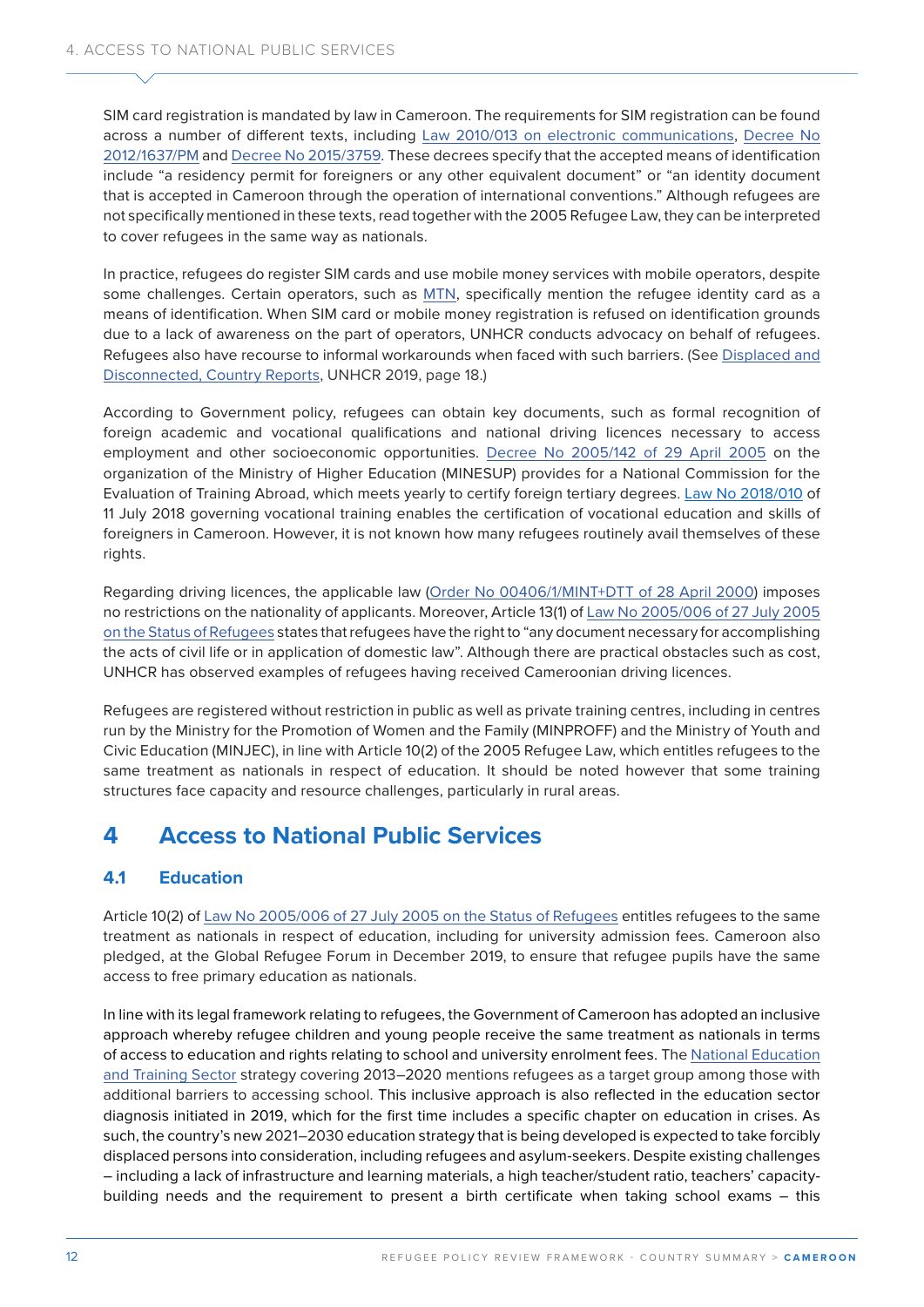emphasizes the increased commitment of the Government of Cameroon to plan and respond to the education needs of refugees and asylum-seekers and reflects Cameroon's willingness to materialize its related pledge made at the 2019 Global Refugee Forum.

The above education policies also provide for specialized services. In practice, such services are available in certain areas but are of limited scope; elsewhere, especially in rural areas, they do not exist at all, due to insufficient financial, material and human resources. However, the Government of Cameroon has demonstrated openness in facilitating refugees' inclusion in the national education system and in providing related specialized support where possible, for instance by offering refugee children and young people from the Central African Republic the possibility to benefit from an accelerated curriculum for the reintegration of out-of-school children (*Curriculum accéléré pour la réinsertion des enfants déscolarisés* - [CARED](https://www.globalpartnership.org/sites/default/files/document/file/2019-12-Cameroun-programme-financement-accelere_0.pdf)) upon their arrival in Cameroon and by opening a bilingual high school in Minawao refugee camp, which hosts Nigerian refugees in the Far North Region. More recently, refugee children and young people have been included in the [National Education Response Plan](https://www.globalpartnership.org/sites/default/files/document/file/2020-07-requete-financement-accelere-covid-19-document-programme-cameroun-mai.pdf) relating to the COVID-19 pandemic, including for the distance learning programme.

### **4.2 Healthcare**

Refugees have access to public health-care services on a par with nationals, as per Article 9 of [Law No](https://www.refworld.org/pdfid/44eb242e4.pdf)  [2005/006 of 27 July 2005 on the Status of Refugees.](https://www.refworld.org/pdfid/44eb242e4.pdf) Cameroon has developed a [National Health Strategy](https://www.minsante.cm/site/?q=fr/content/strat%C3%A9gie-sectorielle-de-sant%C3%A9-2016-2027-1), covering the period 2017 to 2027. This strategy does not mention refugees per se as one of its target populations but takes into consideration the geographical divisions per region, health district and health area for the general population's access to health services. Cameroon also made a pledge relating to the inclusion of refugees in national health strategies and plans at the 2019 Global Refugee Forum.

The 2016 agreement between UNHCR and the Ministry of Health (MINSANTE) to enable refugees from rural areas to access the services of the Cameroonian health system at the same level as the host population stipulates that MINSANTE covers 30 per cent and UNHCR 70 per cent of the health-care costs relating to Central African refugees in the East, Adamawa and North Regions, as well as to Nigerian refugees in the Far North Region

Data on the numbers of refugees accessing the national health-care system are not available. However, refugees in Cameroon are included in health surveys and programmes (malaria, tuberculosis, HIV/AIDS, nutrition, etc.) in the same way as the host population. This includes access for refugee women and girls to national sexual and reproductive services, where available. Reciprocally, the host population has access to health facilities that have been put in place for refugees. While health remains a priority concern for refugees as shown through most of UNHCR's participatory assessments, the issues raised tend to be similar to those of Cameroonian nationals.

There is currently no public health insurance scheme operational in Cameroon and as such there is no system in place that can finance refugees' health-care costs in the publicly financed health system. However, the Ministry of Health is currently in the process of developing its Universal Health Coverage [system](https://www.minsante.cm/site/sites/default/files/Point%20CSU%20Conférence%20Services%20Centraux%202018%20OK.pdf). The possibility of including refugees is being examined in the context of the ongoing discussions.

### **4.3 Social protection**

Article 9 of [Law No 2005/006 of 27 July 2005 on the Status of Refugees](https://www.refworld.org/pdfid/44eb242e4.pdf) sets out that refugees have the right to "public and social assistance" within the limits of the rights accorded to nationals. The [National](https://www.refworld.org/docid/609e831e4.html)  [Social Protection Policy](https://www.refworld.org/docid/609e831e4.html) (PNPS in French) of December 2017 prioritizes basic levels of assistance to persons with specific needs, including disabilities and people with mental health issues and older persons without care and support. It also mentions refugees as a beneficiary group of specialized services. There are no further policies providing guidance on how this is to be done.

As mentioned under sub-dimension 1.1, the Government's [Social Safety Net programme](https://projects.worldbank.org/en/projects-operations/project-detail/P164830) received additional World Bank funding under the IDA18 Refugee Sub-Window in 2018, which also aims to integrate refugees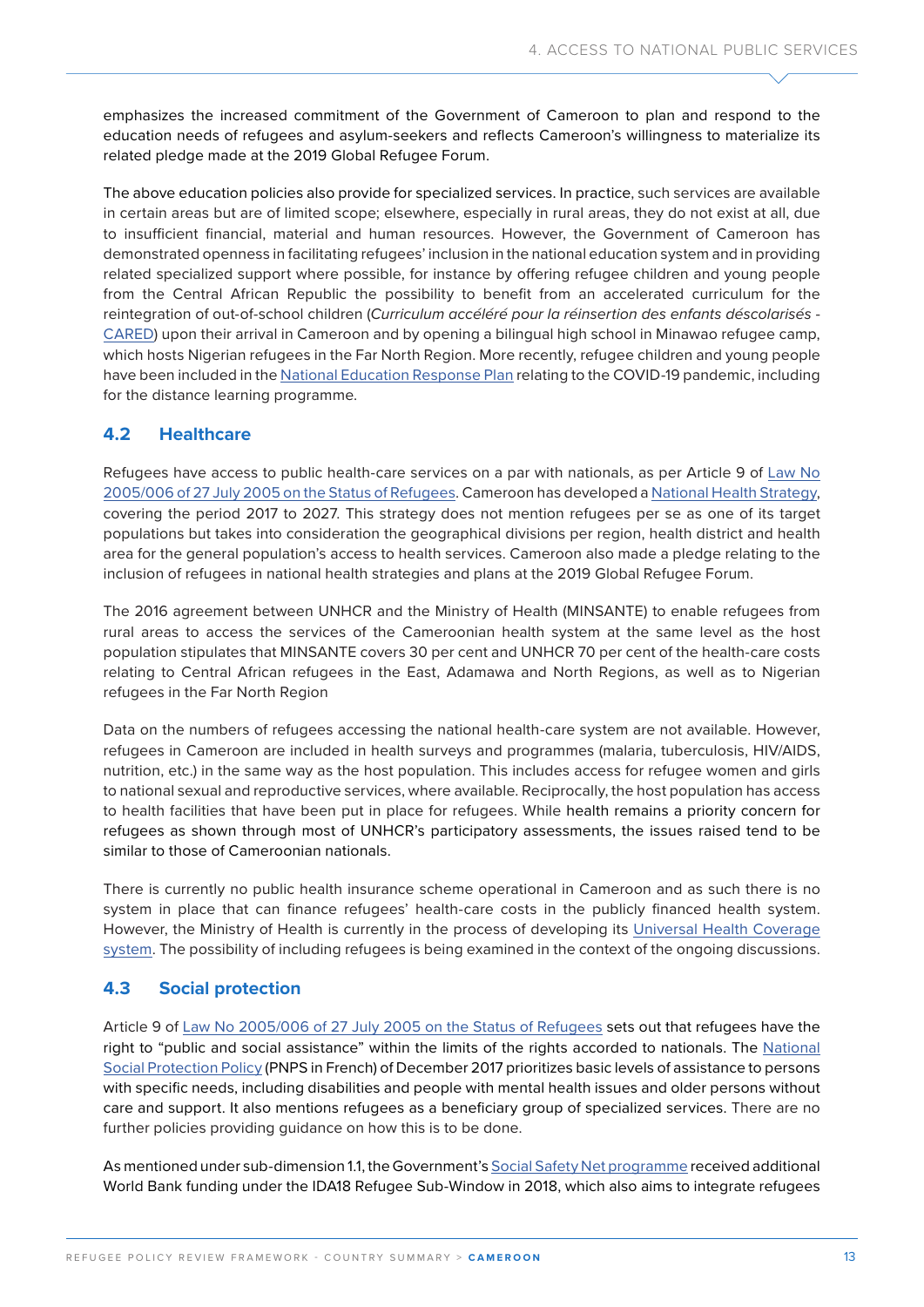into national social protection systems. Data is not currently available on how many refugees have benefited from this programme.

A contributory social protection scheme managed by the [National Social Insurance Fund](https://www.cnps.cm/index.php/fr/) (CNPS) provides for basic family and old-age benefits as well as protection for work-related accidents. Nationals and foreigners can benefit from this scheme (See CNPS: [Client Guide](https://www.cnps.cm/images/faq.pdf), page 10), although, being contributory, it is restricted to those working in the formal sector who have written contracts and are being declared by their employer. Given the high levels of informal work, relatively few nationals and yet fewer refugees are covered by the scheme.

In practice, UNHCR and other humanitarian organizations provide basic levels of assistance to refugees with specific needs. Refugees can also access the services of the Ministry of Social Affairs (MINAS) and the Ministry of Women's Empowerment and the Family (MINPROFF), in particular those delivered in social action centres, centres for women's empowerment and the family, as well as rehabilitation centres for persons with disabilities. However, these services, mainly relating to counselling, psychosocial support and mediation, are often limited due to the insufficient human and financial capacities of the relevant ministries and are not necessarily available everywhere, especially in rural areas. As of 30 June 2020, refugees with disabilities are not entitled to the invalidity cards enjoyed by nationals who, with these cards, can benefit from discounts on public transport, schools and health facilities. Data and exact numbers for refugees and/or nationals with specific needs that have received assistance through government services are not known.

There is currently no overarching framework in place for dialogue between the government and international partners with a view to gradually aligning external aid and social protection systems and support for refugees and host community members with specific needs, in terms of coverage, targeting and levels of benefits.

### **4.4 Protection for vulnerable groups**

The broad formulation of Article 9 of [Law No 2005/006 of 27 July 2005 on the Status of Refugees](https://www.refworld.org/pdfid/44eb242e4.pdf) provides children, including unaccompanied and separated refugee children, refugee victims of trafficking in persons, survivors of gender-based violence and other refugee groups with specific needs, with formal access to Government-provided care and protection systems in a manner comparable to nationals in the same situation. A range of national policies, standards and services are in place for the protection of nationals in the same situation as the above-mentioned refugee groups.

Although the implementation of these policies is at times limited, refugees, including those with specific needs, can access MINAS and MINPROFF services as mentioned in the previous section. Services are often limited due to insufficient capacities and are not available everywhere, particularly in rural regions. For instance, refugee GBV survivors in the main cities can approach centres offering such services and benefit from counselling and psychosocial support but, like nationals, cannot benefit from proper case management services as the latter are not in place. Child protection services are already limited for Cameroonian children due to insufficient financial and human resources and there is consequently no capacity for providing case management services for refugee children. These services are however included in prevention and response activities implemented by UNHCR and other partners across Cameroon. In some instances, MINAS has provided support to identify appropriate alternative care for unaccompanied children, particularly in institutions. However, they do not have family-based care programmes.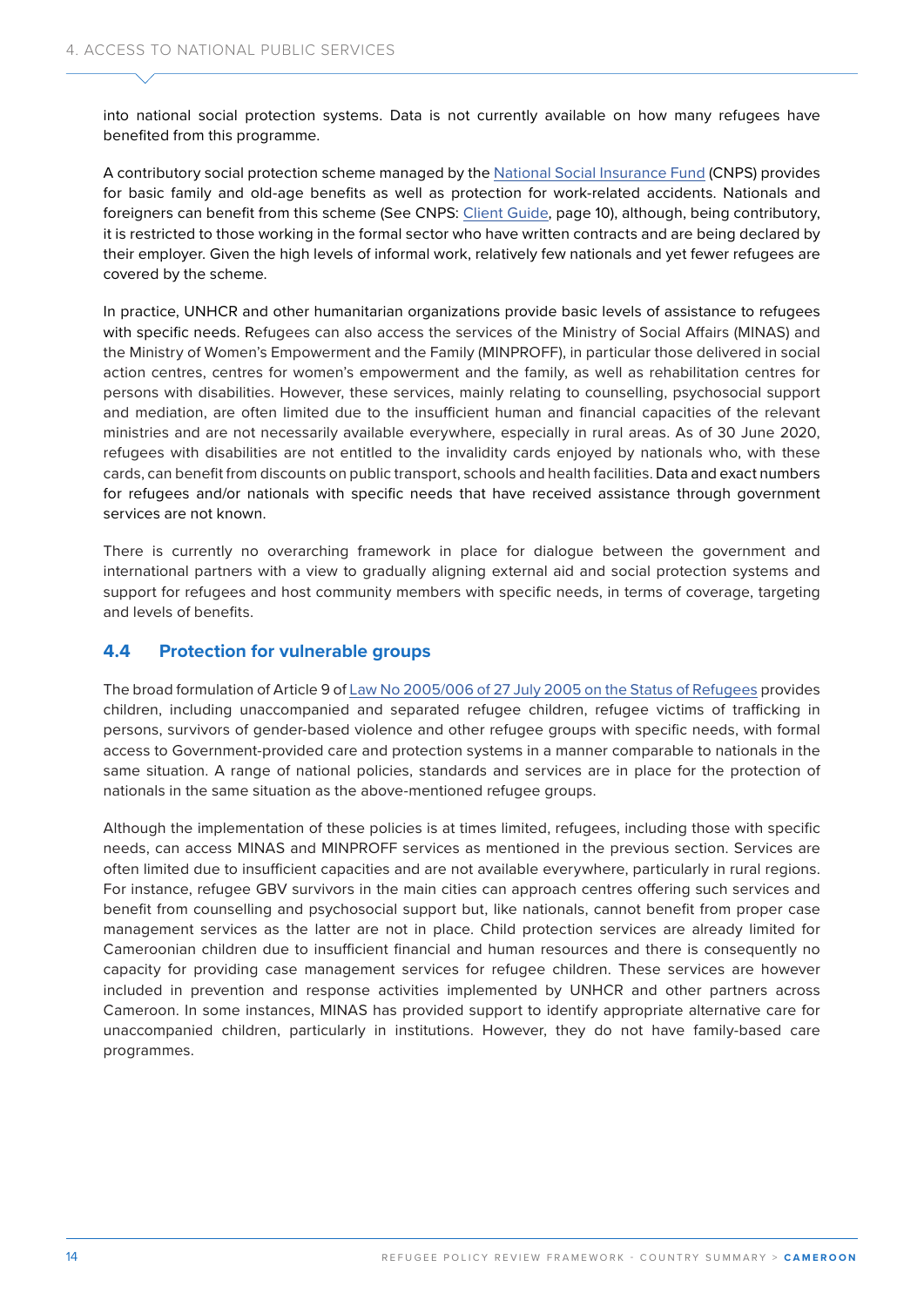## **5 Cross Sectors**

**Characteristics of registered refugees and asylum-seekers in total refugee population\***  as at 30 June 2020



### **5.1 Gender**

Gender considerations can generally be improved in all policy sub-dimensions. The five priority areas most consequential in terms of socioeconomic development include:

- i. **Social cohesion**, focusing on the participation of women in community-based leadership structures in a meaningful manner beyond their formal inclusion;
- ii. **Protection for vulnerable groups**, addressing the limited provision of appropriate services by national authorities and access to quality services;
- iii. **Education**, mitigating the risks of drop-out linked to discrimination and early marriage;
- iv. **Housing**, land and property rights, focusing on power imbalance and discrimination;
- v. **Right to work and rights at work**, addressing risks of exploitation by employers and refugees' often difficult socioeconomic situations, which increase the risk of taking dangerous jobs and having recourse to harmful practices such as survival sex.

### **5.2 Social inclusion**

Considerations of refugees' distinct characteristics can generally be improved in all policy sub-dimensions. The three priority areas most consequential in terms of socioeconomic development are:

- i. **Civil registration and documentation,** addressing barriers to civil status documentation for vulnerable refugees and those living in poor, remote communities far from civil status centres, ensuring access for school-age children without birth certificates to facilitate the continuity of schooling and supporting government to issue refugee identity documents.;
- ii. **Right to work and rights at work**, addressing refugee perceptions of discrimination in employment and livelihoods due to status, gender, nationality and particularly the lack of government-issued refugee identity documents; and
- iii. **Social protection**, supporting inclusion in national social protection schemes and the national social registry for targeted support to refugees with specific needs.

<sup>\*</sup> The refugee numbers reported here do not fully match the numbers on the front page because demographic characteristics are not available for all refugees (e.g., pre-registered refugees, etc.).